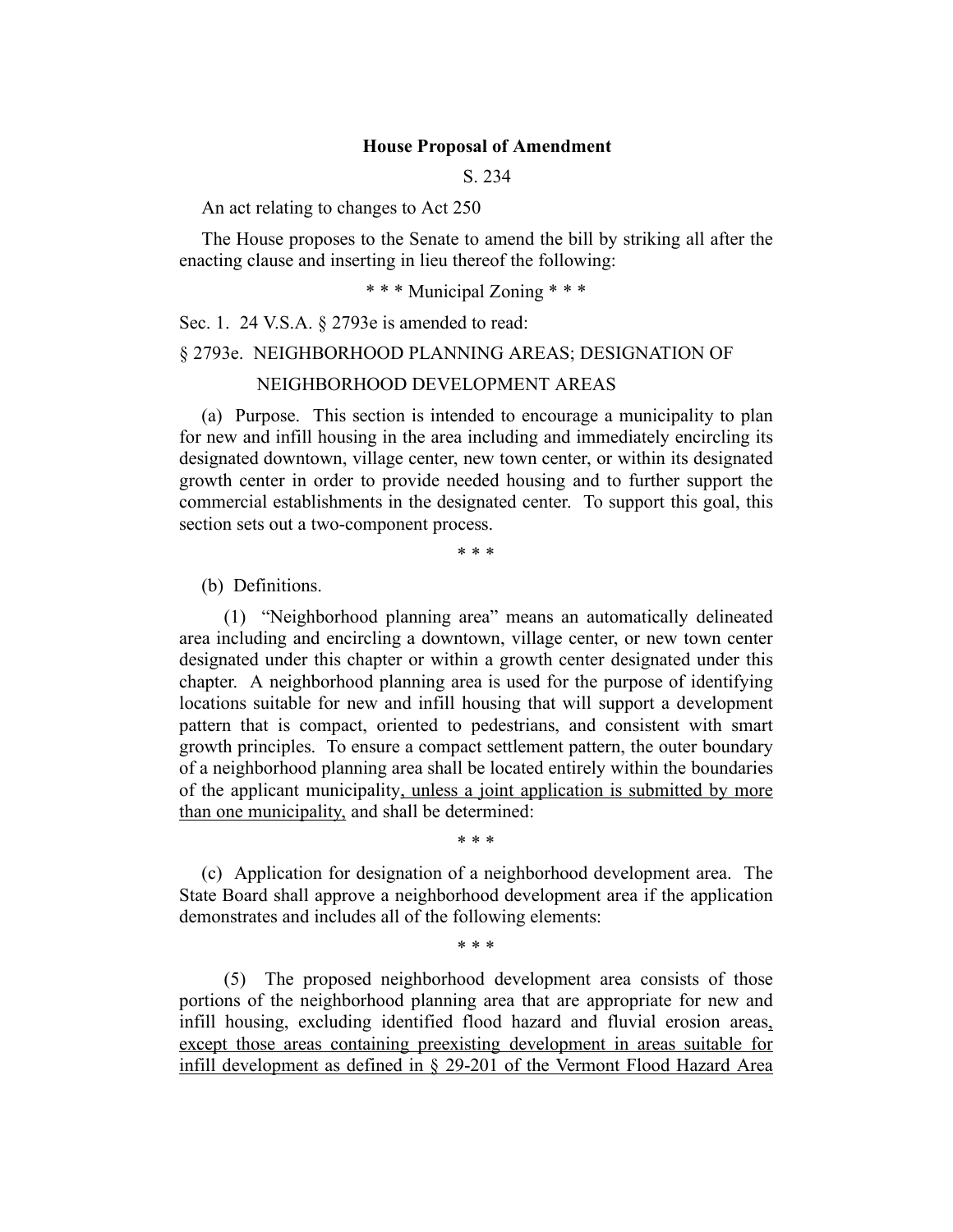and River Corridor Rule. In determining what areas are most suitable for new and infill housing, the municipality shall balance local goals for future land use, the availability of land for housing within the neighborhood planning area, and the smart growth principles. Based on those considerations, the municipality shall select an area for neighborhood development area designation that:

(A) Avoids or that minimizes to the extent feasible the inclusion of "important natural resources" as defined in subdivision 2791(14) of this title. If an "important natural resource" is included within a proposed neighborhood development area, the applicant shall identify the resource, explain why the resource was included, describe any anticipated disturbance to such resource, and describe why the disturbance cannot be avoided or minimized. If the neighborhood development area includes flood hazard areas or river corridors, the local bylaws shall contain provisions consistent with the Agency of Natural Resources' rules required under 10 V.S.A. § 754(a) to ensure that new infill development within a neighborhood development area occurs outside the floodway and will not cause or contribute to fluvial erosion hazards within the river corridor. If the neighborhood development area includes flood hazard areas or river corridors, local bylaws shall also contain provisions to protect river corridors outside the neighborhood development area consistent with the Agency of Natural Resources' rules required under 10 V.S.A. § 754(a).

\* \* \*

(6) The neighborhood development area is served by:

(A) municipal sewer infrastructure; or

(B) a community or alternative wastewater system approved by the Agency of Natural Resources. [Repealed.]

(7) The municipal bylaws allow minimum net residential densities within the neighborhood development area greater than or equal to four singlefamily detached dwelling units per acre for all identified residential uses or residential building types, exclusive of accessory dwelling units, or no not fewer than the average existing density of the surrounding neighborhood, whichever is greater. The methodology for calculating density shall be established in the guidelines developed by the Department pursuant to subsection 2792(d) of this title.

\* \* \*

Sec. 2. 24 V.S.A. § 2793b is amended to read:

#### § 2793b. DESIGNATION OF NEW TOWN CENTER DEVELOPMENT

DISTRICTS

\* \* \*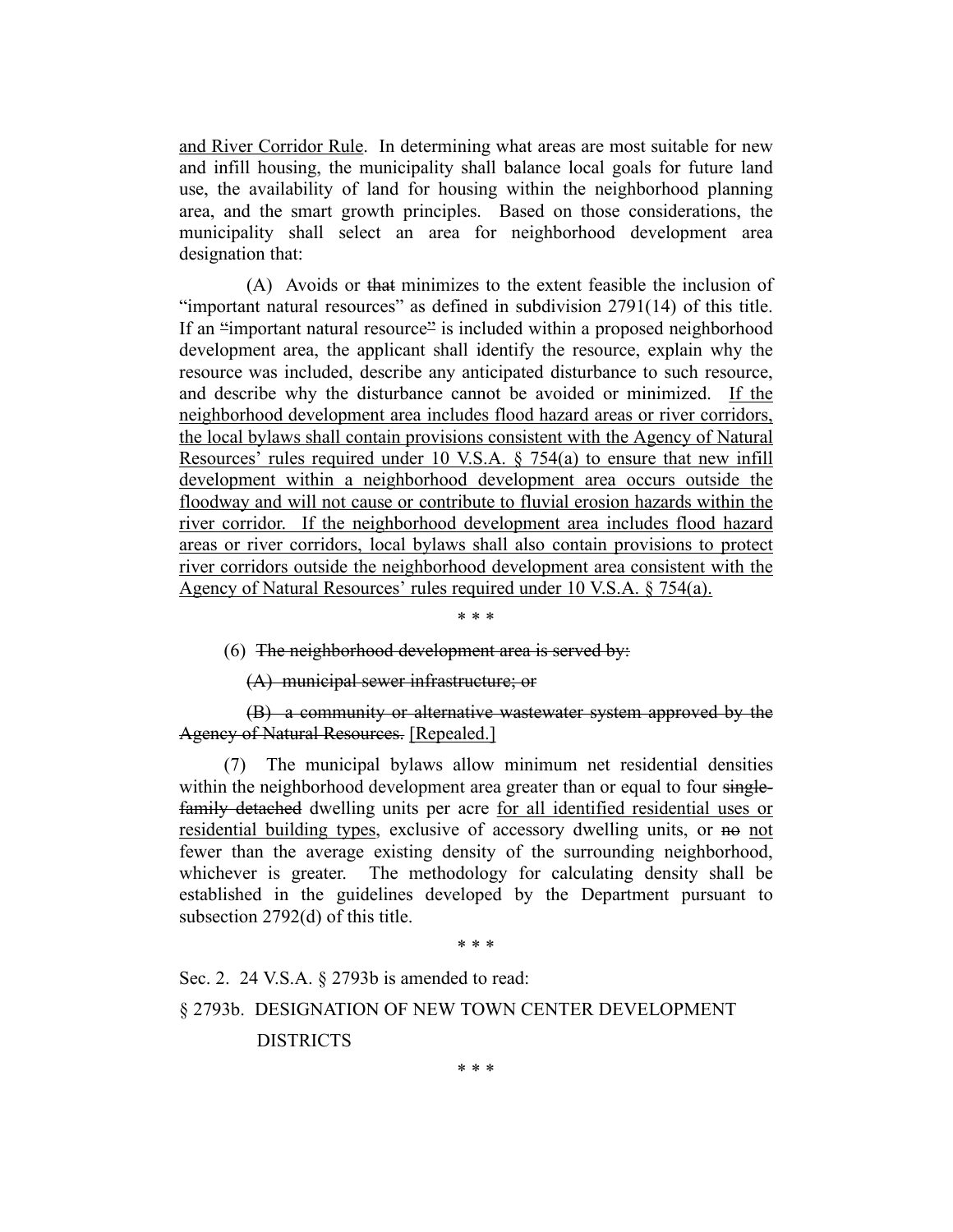(b) Within 45 days of receipt of a completed application, the State Board shall designate a new town center development district if the State Board finds, with respect to that district, the municipality has:

\* \* \*

(2) Provided a community investment agreement that has been executed by authorized representatives of the municipal government, businesses and property owners within the district, and community groups with an articulated purpose of supporting downtown interests, and contains the following:

\* \* \*

(B) Regulations enabling high densities that are greater not less than four dwelling units, including all identified residential uses or residential building types, per acre and not less than those allowed in any other part of the municipality not within an area designated under this chapter.

\* \* \*

Sec. 3. 24 V.S.A. § 4449 is amended to read:

# § 4449. ZONING PERMIT, CERTIFICATE OF OCCUPANCY, AND MUNICIPAL LAND USE PERMIT

(a) Within any municipality in which any bylaws have been adopted:

\* \* \*

(4) No municipal land use permit issued by an appropriate municipal panel or administrative officer, as applicable, for a site plan or conditional use shall be considered abandoned or expired unless more than two years has passed since the permit approval was issued.

\* \* \* Municipal Bylaw Grants \* \* \*

Sec. 4. 24 V.S.A. § 4306 is amended to read:

§ 4306. MUNICIPAL AND REGIONAL PLANNING FUND

(a)(1) The Municipal and Regional Planning Fund for the purpose of assisting municipal and regional planning commissions to carry out the intent of this chapter is hereby created in the State Treasury.

(2) The Fund shall be composed of 17 percent of the revenue from the property transfer tax under 32 V.S.A. chapter 231 and any monies from time to time appropriated to the Fund by the General Assembly or received from any other source, private or public. All balances at the end of any fiscal year shall be carried forward and remain in the Fund. Interest earned by the Fund shall be deposited in the Fund.

(3) Of the revenues in the Fund, each year: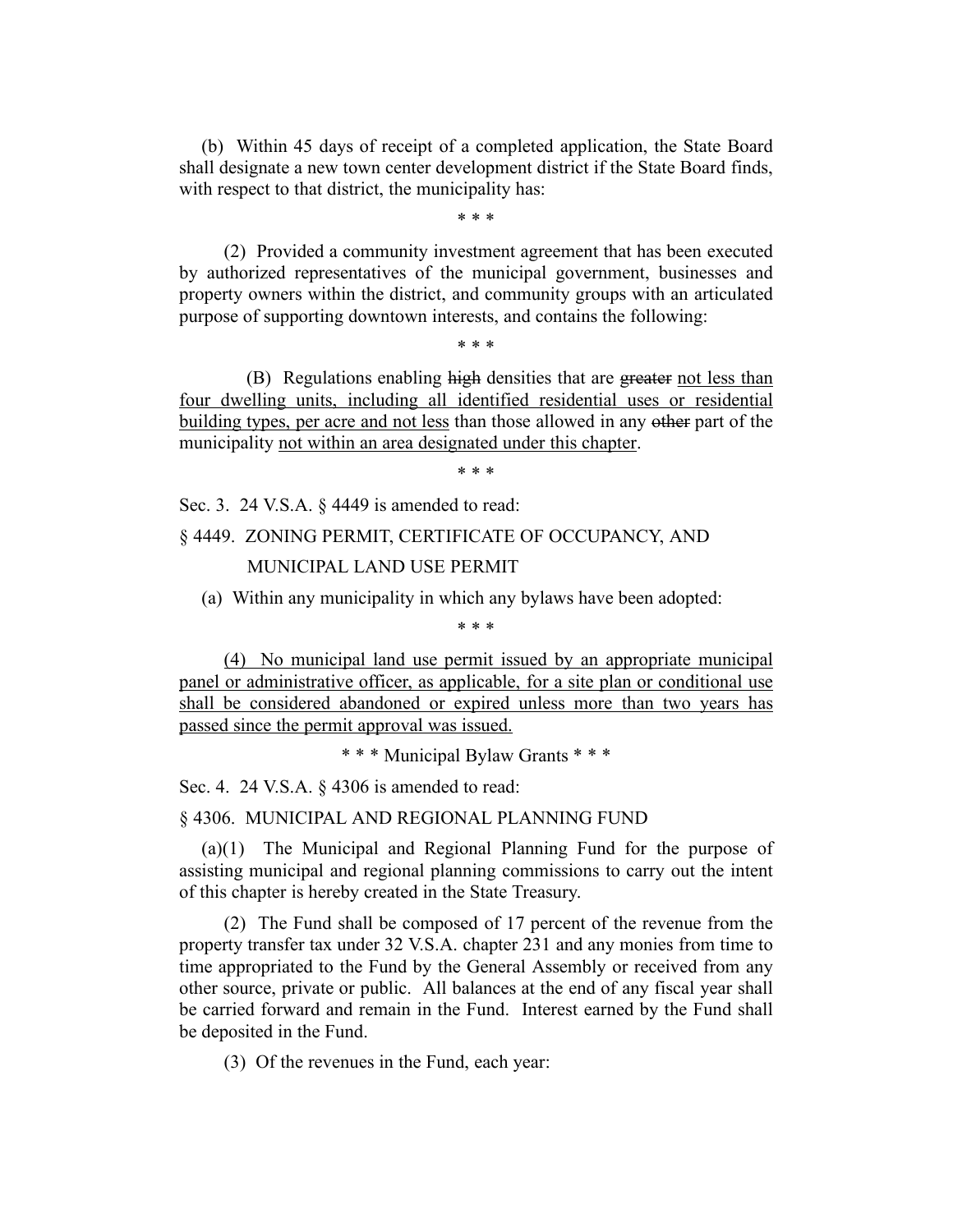(A) 10 percent shall be disbursed to the Vermont Center for Geographic Information;

(B) 70 percent shall be disbursed to the Secretary of Commerce and Community Development for performance contracts with regional planning commissions to provide regional planning services pursuant to section 4341a of this title; and

(C) 20 percent shall be disbursed to municipalities.

\* \* \*

(c) Funds allocated to municipalities shall be used for the purposes of:

\* \* \*

(4) reasonable and necessary costs of administering the Fund by the Department of Housing and Community Development, not to exceed six percent of the municipality allocation.

(d) New funds allocated to municipalities under this section may take the form of municipal bylaw modernization grants in accordance with section 4307 of this title.

Sec. 5. 24 V.S.A. § 4307 is added to read:

§ 4307. MUNICIPAL BYLAW MODERNIZATION GRANTS

(a) There are created Municipal Bylaw Modernization Grants to assist municipalities in updating their land use and development bylaws. Bylaws updated under this section shall increase housing choice, affordability, and opportunity in areas planned for smart growth. The Grants shall be funded by monies allocated from the municipality allocation of the Municipal and Regional Planning Funds established in subdivision 4306(a)(3)(C) of this title and any other monies appropriated for this purpose.

(b) Disbursement to municipalities shall be administered by the Department of Housing and Community Development through a competitive process providing the opportunity for all regions and any eligible municipality to compete regardless of size.

(c) Funds may be disbursed by the Department in installments to ensure the municipal bylaw updates meet the goals of this section.

(d) Funding may be used for the cost of regional planning commission staff or consultant time and any other purpose approved by the Department.

(e) A municipality grantee shall use the funds to prepare amendments to bylaws to increase housing choice, affordability, and opportunity and that support a neighborhood development pattern that is pedestrian oriented in areas planned for smart growth consistent with the smart growth principles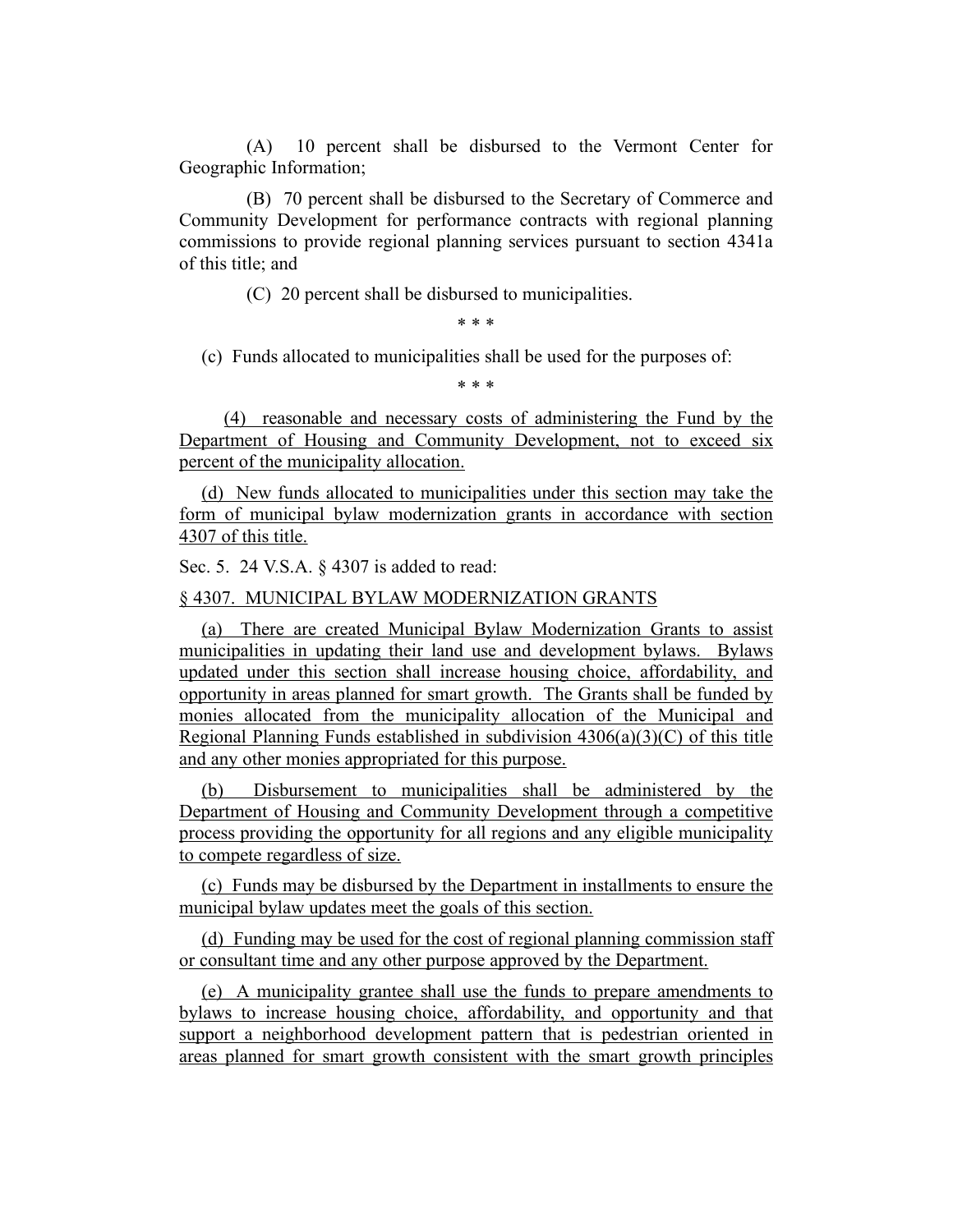established in section 2791 of this title and that prioritize projects in designated areas in accordance with chapter 76A of this title.

(f) To receive the grant, the municipality shall:

(1) identify municipal water and wastewater disposal infrastructure, municipal water and sewer service areas, and the constraints on that infrastructure based on the best available data;

(2) increase allowed housing types and uses, which may include duplexes to the same extent as single-family homes;

(3) include parking waiver provisions in areas planned for smart growth consistent with smart growth principles as defined in section 2791 of this title and appropriate situations;

(4) review and modify street standards that implement the complete streets principles as described in 19 V.S.A. § 309d and that are oriented to pedestrians;

(5) reduce nonconformities by making the allowed standards principally conform to the existing settlement within any area designated under chapter 76A of this title and increase allowed lot/building/dwelling unit density by adopting dimensional, use, parking, and other standards that allow compact neighborhood form and support walkable lot and dwelling unit density, which may be achieved with a standard allowing at least four units per acre or allowing the receipt of a State or municipal water and wastewater permit to determine allowable density or by other means established in guidelines issued by the Department;

(6) restrict development of and minimize impact to important natural resources, including new development in flood hazard areas, undeveloped floodplains, and river corridor areas, unless lawfully allowed for infill development in §29-201 of the Vermont Flood Hazard Area and River Corridor Rule;

(7) update the municipal plan's housing element as provided in subdivision  $4382(a)(10)$  of this title related to addressing lower- and moderateincome housing needs, implement that element of the plan including through the bylaw amendments, and demonstrate how those bylaws support the implementation of the housing element; and

(8) comply with State and Federal Fair Housing Act, including the fair housing provisions of Vermont's Planning and Development Act.

(g) On or before September 1, 2022, the Department shall adopt guidelines to assist municipalities applying for grants under this section.

Sec. 6. MUNICIPAL BYLAW MODERNIZATION GRANT FUNDING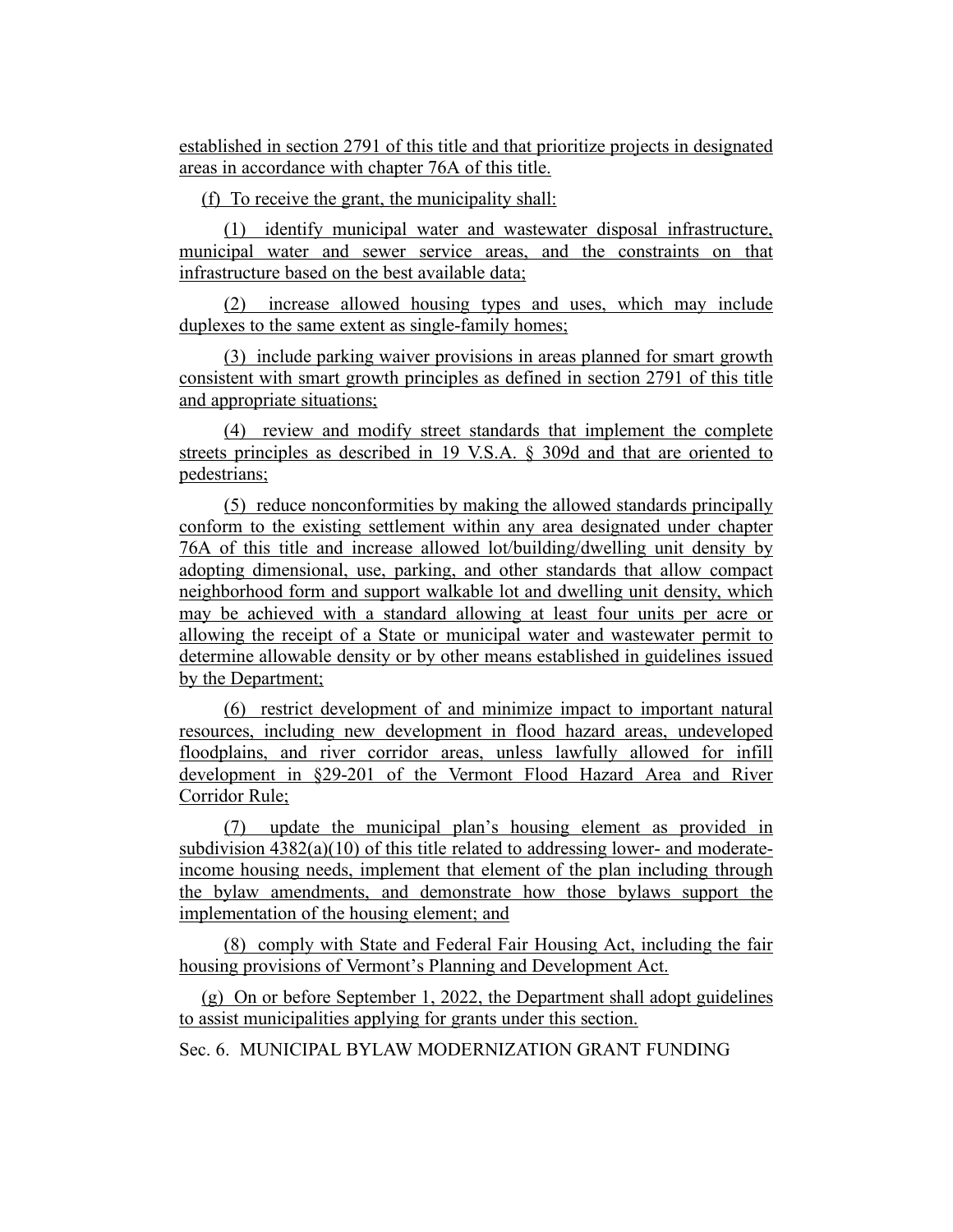Of the funds appropriated in fiscal year 2023 to the municipality allocation of the Municipal and Regional Planning Fund, up to \$650,000.00 shall be used for Municipal Bylaw Modernization Grants as established in 24 V.S.A. § 4307.

\* \* \* Accessory Dwelling Units \* \* \*

Sec. 7. 24 V.S.A. § 4414 is amended to read:

§ 4414. ZONING; PERMISSIBLE TYPES OF REGULATIONS

\* \* \*

(4) Parking and loading facilities. A municipality may adopt provisions setting forth standards for permitted and required facilities for off-street parking and loading which may vary by district and by uses within each district. These bylaws may also include provisions covering the location, size, design, access, landscaping, and screening of those facilities. In determining the number and size of parking spaces required under these regulations, the appropriate municipal panel may take into account the existence or availability of employer "transit pass" and rideshare programs, public transit routes, and public parking spaces in the vicinity of the development. However, a municipality shall not require an accessory dwelling unit to have more than one parking space per bedroom.

> \* \* \* \* \* \* Act 250 \* \* \*

Sec. 8. 10 V.S.A. § 6001 is amended to read:

§ 6001. DEFINITIONS

As used in this chapter:

\* \* \*

 $(3)(A)$  "Development" means each of the following:

\* \* \*

(iv) The construction of housing projects such as cooperatives, condominiums, or dwellings, or construction or maintenance of mobile homes or mobile home parks, with 10 or more units, constructed or maintained on a tract or tracts of land, owned or controlled by a person, within a radius of five miles of any point on any involved land and within any continuous period of five years. However:

(I) A priority housing project shall constitute a development under this subdivision (iv) only if the number of housing units in the project is:

- (aa) [Repealed.]
- (bb) [Repealed.]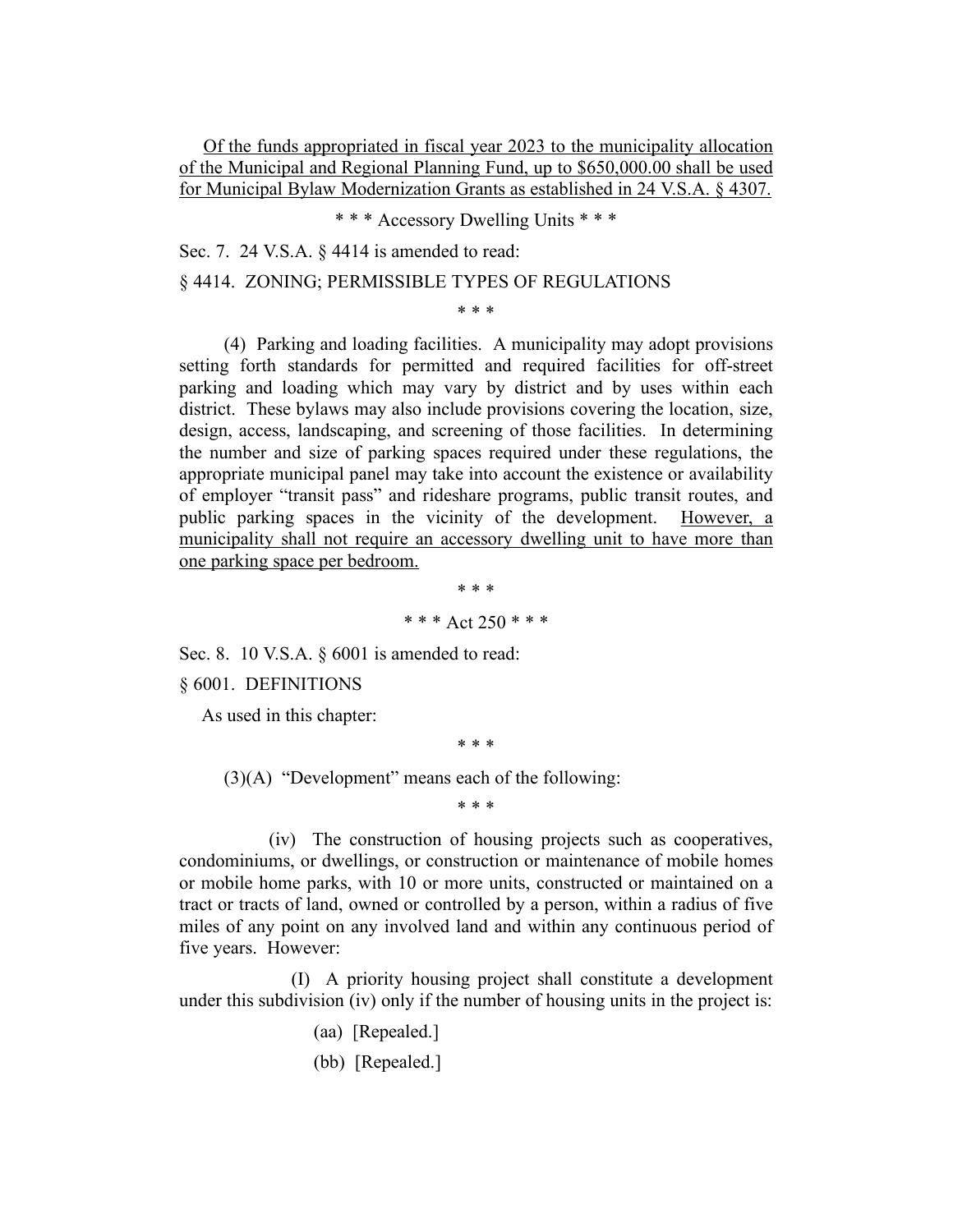(cc) 75 or more, in a municipality with a population of 6,000 or more but less than 10,000.

(dd) 50 or more, in a municipality with a population of 3,000 or more but less than 6,000.

(ee) 25 or more, in a municipality with a population of less than 3,000. [Repealed.]

(ff) Notwithstanding subdivisions (cc) through (ee) of this subdivision  $(3)(A)(iv)(I)$ , 10 or more if the construction involves the demolition of one or more buildings that are listed on or eligible to be listed on the State or National Register of Historic Places. However, demolition shall not be considered to create jurisdiction under this subdivision (ff) if the Division for Historic Preservation has determined that the proposed demolition will have no adverse effect, will have no adverse effect if specified conditions are met, or will have an adverse effect that will be adequately mitigated. Any imposed conditions shall be enforceable through a grant condition, deed covenant, or other legally binding document.

\* \* \*

(D) The word "development" does not include:

\* \* \*

(6) "Floodway" means the channel of a watercourse that is expected to flood on an average of at least once every 100 years and the adjacent land areas that are required to carry and discharge the flood of the watercourse, as determined by the Secretary of Natural Resources with full consideration given to upstream impoundments and flood control projects "Flood hazard area" has the same meaning as under section 752 of this title.

(7) "Floodway fringe" means an area that is outside a floodway and is flooded with an average frequency of once or more in each 100 years, as determined by the Secretary of Natural Resources with full consideration given to upstream impoundments and flood control projects "River corridor" has the same meaning as under section 752 of this title.

\* \* \*

(27) "Mixed income housing" means a housing project in which the following apply:

(A) Owner-occupied housing. At the option of the applicant, owneroccupied housing may be characterized by either of the following:

(i) at least 15 percent of the housing units have a purchase price that at the time of first sale does not exceed 85 percent of the new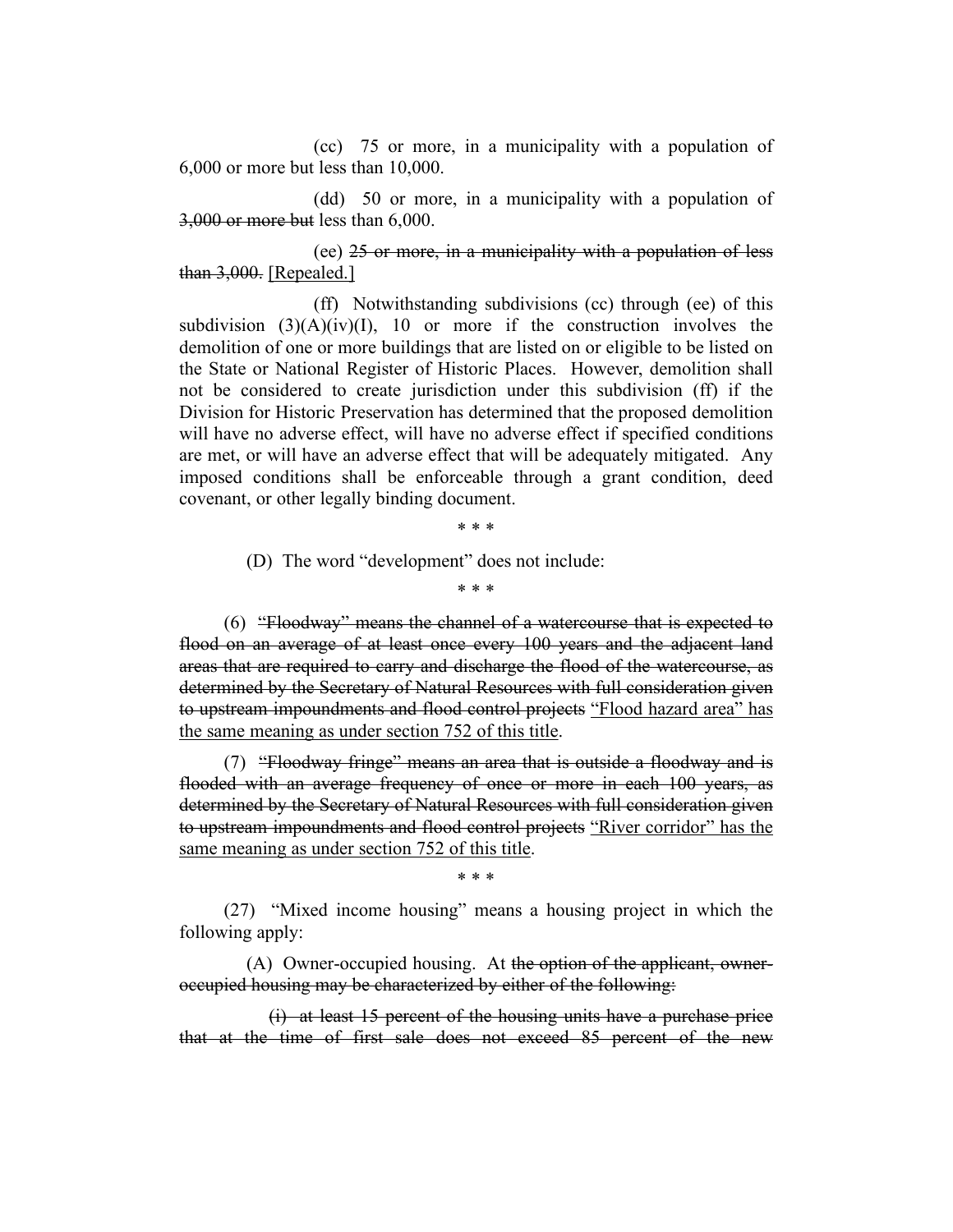construction, targeted area purchase price limits established and published annually by the Vermont Housing Finance Agency; or

(ii) at least 20 percent of the housing units have a purchase price that at the time of first sale does not exceed 90 percent of the new construction, targeted area purchase price limits established and published annually by the Vermont Housing Finance Agency meet the requirements of affordable owner-occupied housing under subdivision (29)(A) of this section, adjusted for the number of bedrooms, as established and published annually by the Vermont Housing Finance Agency.

(B) Rental housing. At least 20 percent of the housing units that are rented constitute affordable housing and have a duration of affordability of For not less than 15 years following the date that rental housing is initially placed in service, at least 20 percent of the housing units meet the requirements of affordable rental housing under subdivision (29)(B) of this section, adjusted for the number of bedrooms, as established and published annually by the Vermont Housing Finance Agency.

\* \* \*

(35) "Priority housing project" means a discrete project located on a single tract or multiple contiguous tracts of land that consists exclusively of.

(A) mixed income housing or mixed use, or any combination thereof, and is located entirely within a designated downtown development district, designated new town center, designated growth center, or designated village center that is also a designated neighborhood development area under 24 V.S.A. chapter  $76A$ ; or

(B) mixed income housing and is located entirely within a designated Vermont neighborhood or designated neighborhood development area under 24 V.S.A. chapter 76A.

\* \* \*

Sec. 9. 10 V.S.A. § 6081(p) is amended to read:

(p)(1) No permit or permit amendment is required for any change to a project that is located entirely within a downtown development district designated pursuant to 24 V.S.A. § 2793, if the change consists exclusively of any combination of mixed use and mixed income housing, and the cumulative changes within any continuous period of five years, commencing on or after May 28, 2002, remain below any applicable jurisdictional threshold specified in subdivision 6001(3)(A)(iv)(I) of this title.

(2) No permit or permit amendment is required for a priority housing project in a designated center other than a downtown development district if the project remains below any applicable jurisdictional threshold specified in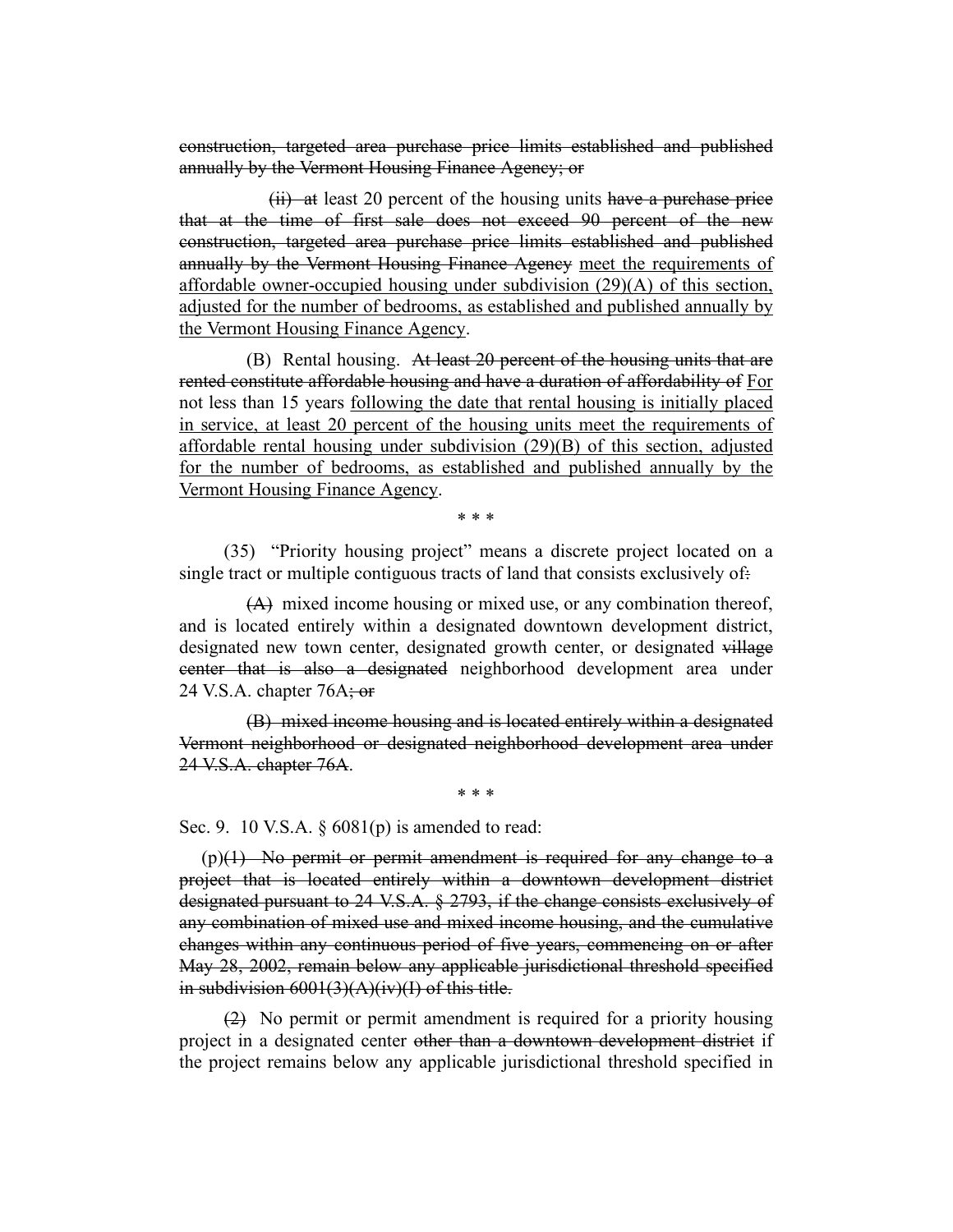subdivision  $6001(3)(A)(iv)(I)$  of this title-and will comply with all conditions of any existing permit or permit amendment issued under this chapter that applies to the tract or tracts on which the project will be located. If such a priority housing project will not comply with one or more of these conditions, an application may be filed pursuant to section 6084 of this title.

Sec. 10. 10 V.S.A. § 6084(f) is amended to read:

(f) This subsection concerns an application for a new permit amendment to change the conditions of an existing permit or existing permit amendment in order to authorize the construction of a priority housing project described in subdivision  $6081(p)(2)$  of this title.

(1) The District Commission may authorize a district coordinator to issue such an amendment, without notice and a hearing, if the applicant demonstrates that all parties to the existing permit or existing permit amendment, which contains the condition or conditions proposed to be changed, or their successors in interest have consented to the proposed changes to conditions relative to the criteria for which the party obtained party status.

(2) If the applicant is not able to obtain the consent of a party or parties or their successors in interest with respect to one or more of the conditions in the existing permit or permit amendment proposed to be changed, the applicant shall file a permit application pursuant to this section. However, review by the District Commission shall be limited to whether the changes to conditions not consented to by the party or parties or their successors in interest enable positive findings to be made under subsection 6086(a) and are authorized under subsection 6086(c) of this title. [Repealed.]

\* \* \* Criterion 1(D) \* \* \*

Sec. 11. 10 V.S.A. § 6086 is amended to read:

### § 6086. ISSUANCE OF PERMIT; CONDITIONS AND CRITERIA

(a) Before granting a permit, the District Commission shall find that the subdivision or development:

\* \* \*

(D) Floodways Flood hazard areas; river corridors. A permit will be granted whenever it is demonstrated by the applicant that, in addition to all other applicable criteria:,

 $(i)$  the development or subdivision of lands within a floodway flood hazard area or river corridor will not restrict or divert the flow of flood waters floodwaters, cause or contribute to fluvial erosion, and endanger the health, safety, and welfare of the public or of riparian owners during flooding; and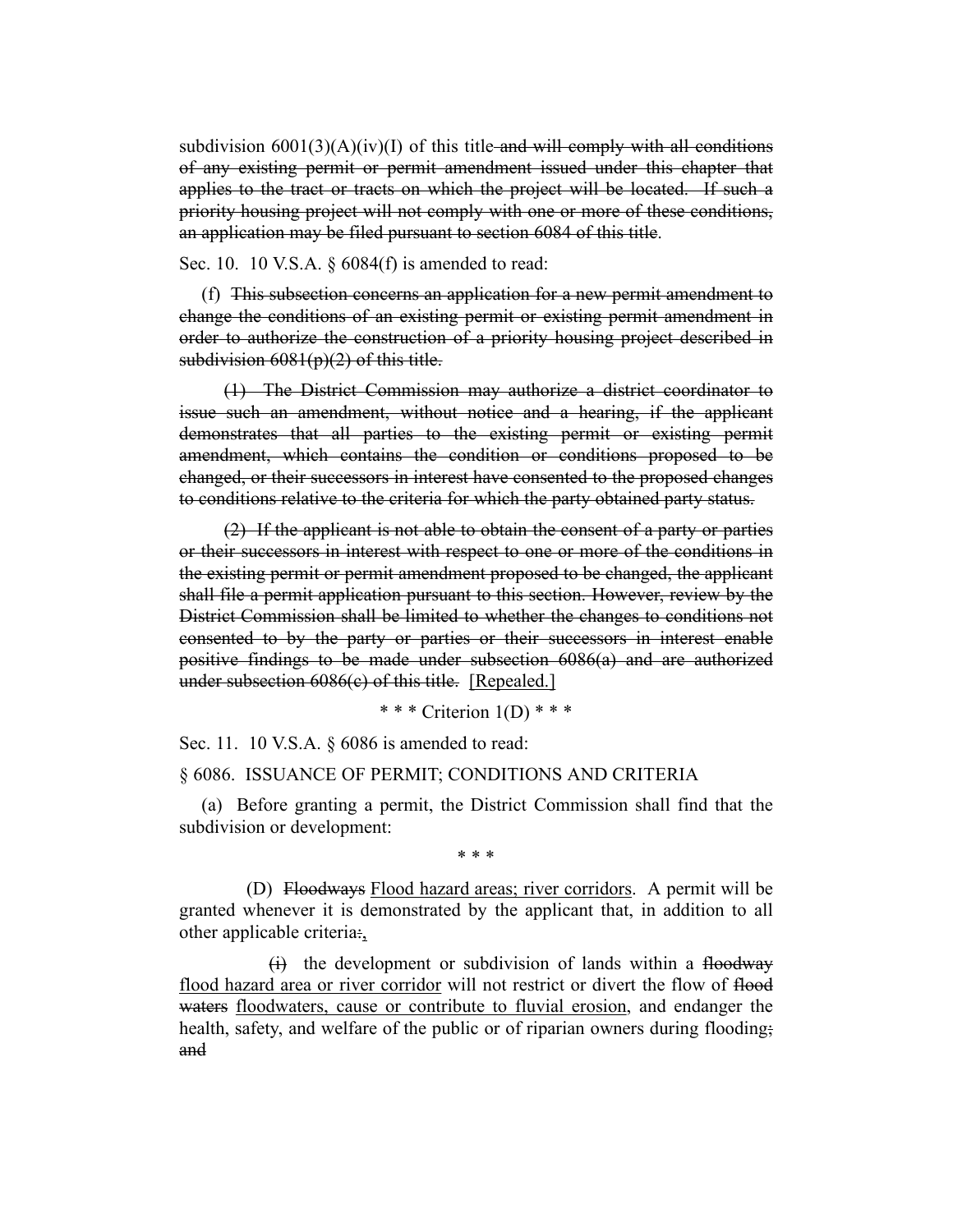(ii) the development or subdivision of lands within a floodway fringe will not significantly increase the peak discharge of the river or stream within or downstream from the area of development and endanger the health, safety, or welfare of the public or riparian owners during flooding.

\* \* \*

\* \* \* Municipal Response to Act 250 Requests \* \* \*

Sec. 12. 10 V.S.A. 6086(g) is added to read:

(g) If a municipality fails to respond to a request by the applicant within 90 days as to the impacts related to subdivision (a)(6) or (7) of this section, the application will be presumed not to have an unreasonable burden on educational, municipal, or governmental services.

\* \* \* Forest Blocks \* \* \*

Sec. 13. 10 V.S.A. § 6001 is amended to read:

§ 6001. DEFINITIONS

As used in this chapter:

\* \* \*

(43) "Connecting habitat" means land or water, or both, that links patches of habitat within a landscape, allowing the movement, migration, and dispersal of wildlife and plants and the functioning of ecological processes. A connecting habitat may include features including recreational trails and improvements constructed for farming, logging, or forestry purposes.

(44) "Forest block" means a contiguous area of forest in any stage of succession and not currently developed for nonforest use. A forest block may include features including recreational trails, wetlands, or other natural features that do not themselves possess tree cover and improvements constructed for farming, logging, or forestry purposes.

(45) "Habitat" means the physical and biological environment in which a particular species of plant or wildlife lives.

Sec. 14. 10 V.S.A. § 6086(a)(8) is amended to read:

(8) Ecosystem protection; scenic beauty; historic sites.

(A) Aesthetics. Will not have an undue adverse effect on the scenic or natural beauty of the area, aesthetics, or historic sites or rare and irreplaceable natural areas.

(A)(B) Necessary wildlife habitat and endangered species. A permit will not be granted if it is demonstrated by any party opposing the applicant that a development or subdivision will destroy or significantly imperil necessary wildlife habitat or any endangered species; and: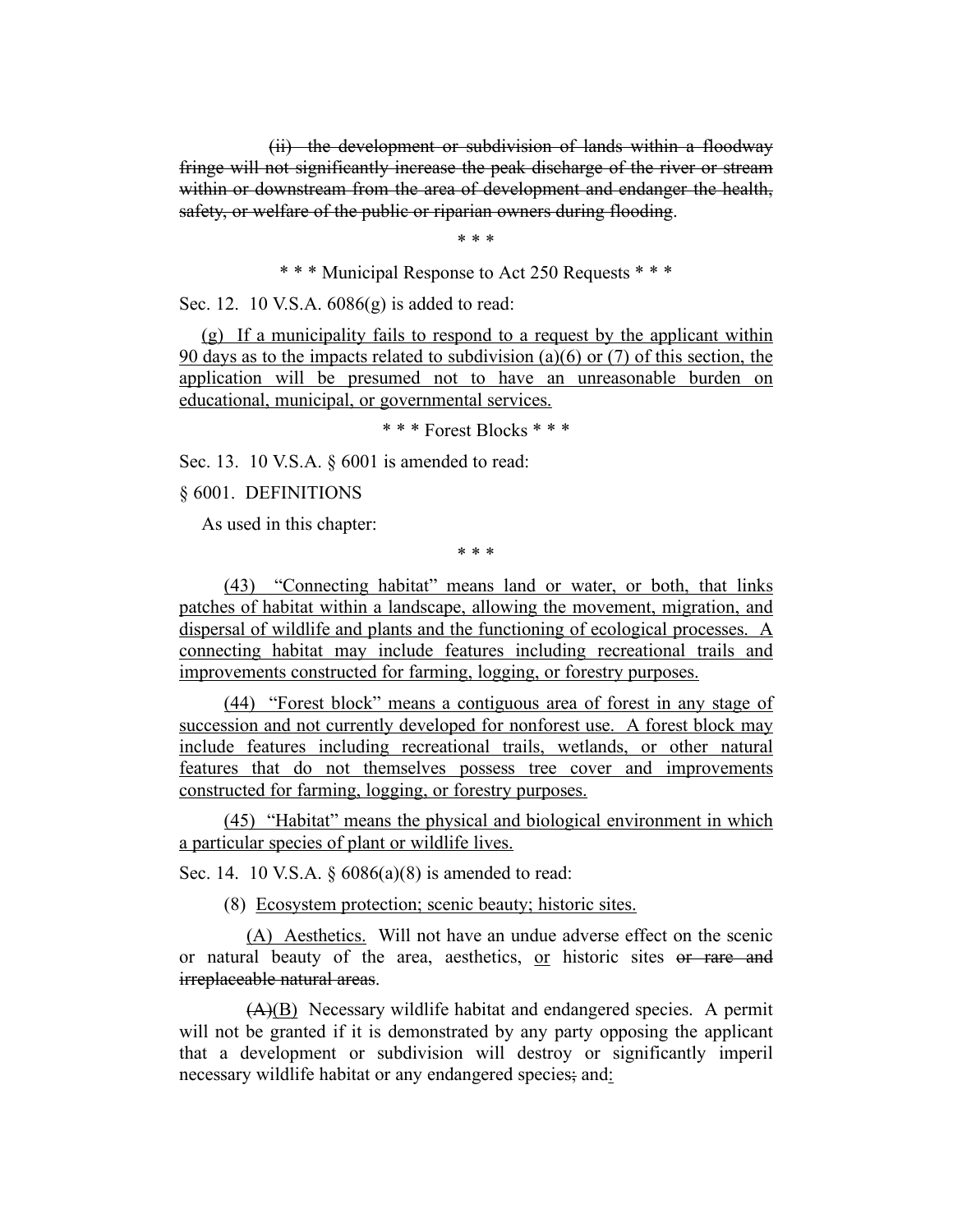(i) the economic, social, cultural, recreational, or other benefit to the public from the development or subdivision will not outweigh the economic, environmental, or recreational loss to the public from the destruction or imperilment of the habitat or species; or

(ii) all feasible and reasonable means of preventing or lessening the destruction, diminution, or imperilment of the habitat or species have not been or will not continue to be applied; or

(iii) a reasonably acceptable alternative site is owned or controlled by the applicant which that would allow the development or subdivision to fulfill its intended purpose.

(C) Forest blocks and connecting habitat. Will not result in an undue adverse impact on forest blocks, connecting habitat, or rare and irreplaceable natural areas. If a project as proposed would result in an undue adverse impact, a permit may only be granted if effects are avoided or minimized and mitigated in accordance with rules adopted by the Board.

Sec. 15. CRITERION 8(C) RULEMAKING

(a) The Natural Resources Board (Board), in collaboration with the Agency of Natural Resources, shall adopt rules to implement the requirements for the administration of 10 V.S.A.  $\S$  6086(a)(8)(C). Rules adopted by the Board shall include:

(1) How forest blocks and connecting habitat are further defined, including their size, location, and function, which may include:

(A) information that will be available to the public to determine where forest blocks and connecting habitat are located; or

(B) advisory mapping resources, how they will be made available, how they will be used, and how they will be updated.

(2) Standards establishing how impacts can be avoided or minimized, including how fragmentation of forest blocks or connecting habitat is avoided or minimized, which may include steps to promote proactive site design of buildings, roadways and driveways, utility location, and location relative to existing features such as roads, tree lines, and fence lines.

(3)(A) As used in this section "fragmentation" generally means dividing land that has naturally occurring vegetation and ecological processes into smaller and smaller areas as a result of land uses that remove vegetation and create physical barriers that limit species' movement and interrupt ecological processes between previously connected natural vegetation. However, the rules shall further define "fragmentation" for purposes of avoiding, minimizing, and mitigating undue adverse impacts on forest blocks and connecting habitat. "Fragmentation" does not include the division or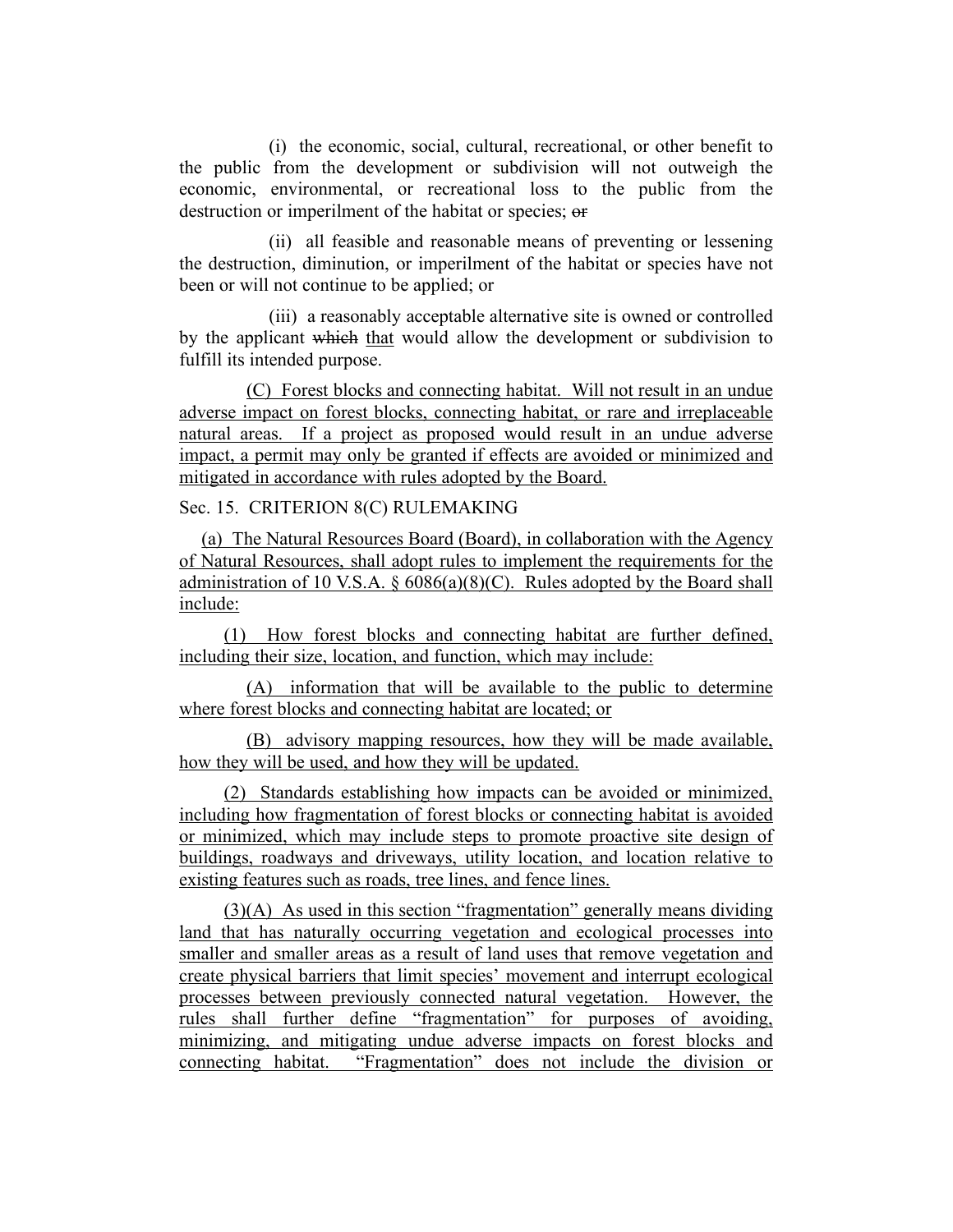conversion of a forest block or connecting habitat by an unpaved recreational trail or by improvements constructed for farming, logging, or forestry purposes below the elevation of 2,500 feet.

(B) As used in this subsection, "recreational trail" has the same meaning as "trails" in 10 V.S.A.  $\delta$  442.

(4) Criteria to identify the circumstances when a forest block or connecting habitat is eligible for mitigation.

(5) Standards for how impacts to a forest block or connecting habitat may be mitigated. Standards may include:

(A) appropriate ratios for compensation;

(B) appropriate forms of compensation such as conservation easements, fee interests in land, and other forms of compensation; and

(C) appropriate uses of on-site and off-site mitigation.

(b) The Board shall convene a working group of stakeholders to provide input to the rule prior to prefiling with the Interagency Committee on Administrative Rules. The Board shall convene the working group on or before June 1, 2023.

(c) The Board shall file a final proposed rule with the Secretary of State and Legislative Committee on Administrative Rules on or before June 15, 2024.

Sec. 16. 10 V.S.A. § 127 is amended to read:

§ 127. RESOURCE MAPPING

(a) On or before January 15, 2013, the The Secretary of Natural Resources shall complete and maintain resource mapping based on the Geographic Information System (GIS) or other technology. The mapping shall identify natural resources throughout the State, including forest blocks and connecting habitat, that may be relevant to the consideration of energy projects and projects subject to chapter 151 of this title. The Center for Geographic Information shall be available to provide assistance to the Secretary in carrying out the GIS-based resource mapping.

(b) The Secretary of Natural Resources shall consider the GIS-based resource maps developed under subsection (a) of this section when providing evidence and recommendations to the Public Utility Commission under 30 V.S.A. § 248(b)(5) and when commenting on or providing recommendations under chapter 151 of this title to District Commissions on other projects.

(c) The Secretary shall establish and maintain written procedures that include a process and science-based criteria for updating resource maps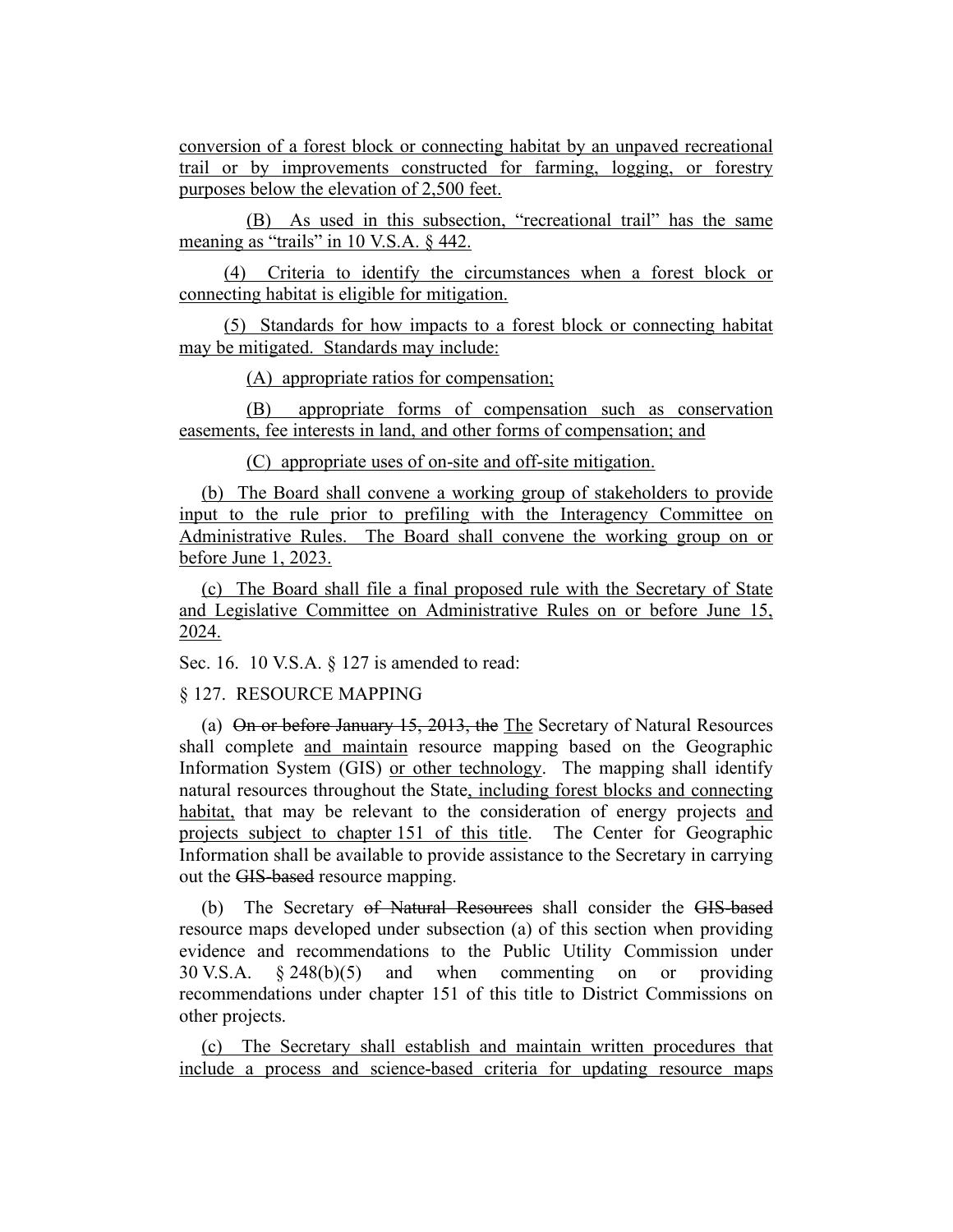developed under subsection (a) of this section. Before establishing or revising these procedures, the Secretary shall provide opportunities for affected parties and the public to submit relevant information and recommendations.

\* \* \* Wood Products Manufacturers \* \* \*

Sec. 17. 10 V.S.A. § 6001 is amended to read:

§ 6001. DEFINITIONS

\* \* \*

(47) "Wood products manufacturer" means a manufacturer that aggregates wood products from forestry operations and adds value through processing or marketing in the wood products supply chain or directly to consumers through retail sales. "Wood products manufacturer" includes sawmills; veneer mills; pulp mills; pellet mills; producers of firewood, woodchips, mulch, and fuel wood; and log and pulp concentration yards. "Wood products manufacturer" does not include facilities that purchase, market, and resell finished goods, such as wood furniture, wood pellets, and milled lumber, without first receiving wood products from forestry operations.

(48) "Wood product" means logs, pulpwood, veneer wood, bolt wood, wood chips, stud wood, poles, pilings, biomass, fuel wood, maple sap, and bark.

Sec. 18. 10 V.S.A. § 6086(c) is amended to read:

(c)(1) Permit conditions. A permit may contain such requirements and conditions as are allowable proper exercise of the police power and which that are appropriate within the respect to subdivisions  $(a)(1)$  through  $(10)$  of this section, including those set forth in 24 V.S.A.  $\S$ § 4414(4), 4424(a)(2),  $4414(1)(D)(i)$ ,  $4463(b)$ , and  $4464$ , the dedication of lands for public use, and the filing of bonds to ensure compliance. The requirements and conditions incorporated from Title 24 may be applied whether or not a local plan has been adopted. General requirements and conditions may be established by rule of the Natural Resources Board.

(2) Permit conditions on a wood products manufacturer.

(A) When issuing a permit with conditions on wood products manufacturing and delivery, the District Commission shall account for the seasonal, weather-dependent, land-dependent, and varied conditions unique to the industry.

(B) A permit condition that sets hours of operation for a wood products manufacturer shall only be imposed to mitigate an impact under subdivision (a)(1), (5), or (8) of this section. If an adverse impact under would result, a permit with conditions shall allow the manufacturer to operate while allowing for flexible timing of deliveries of wood products from forestry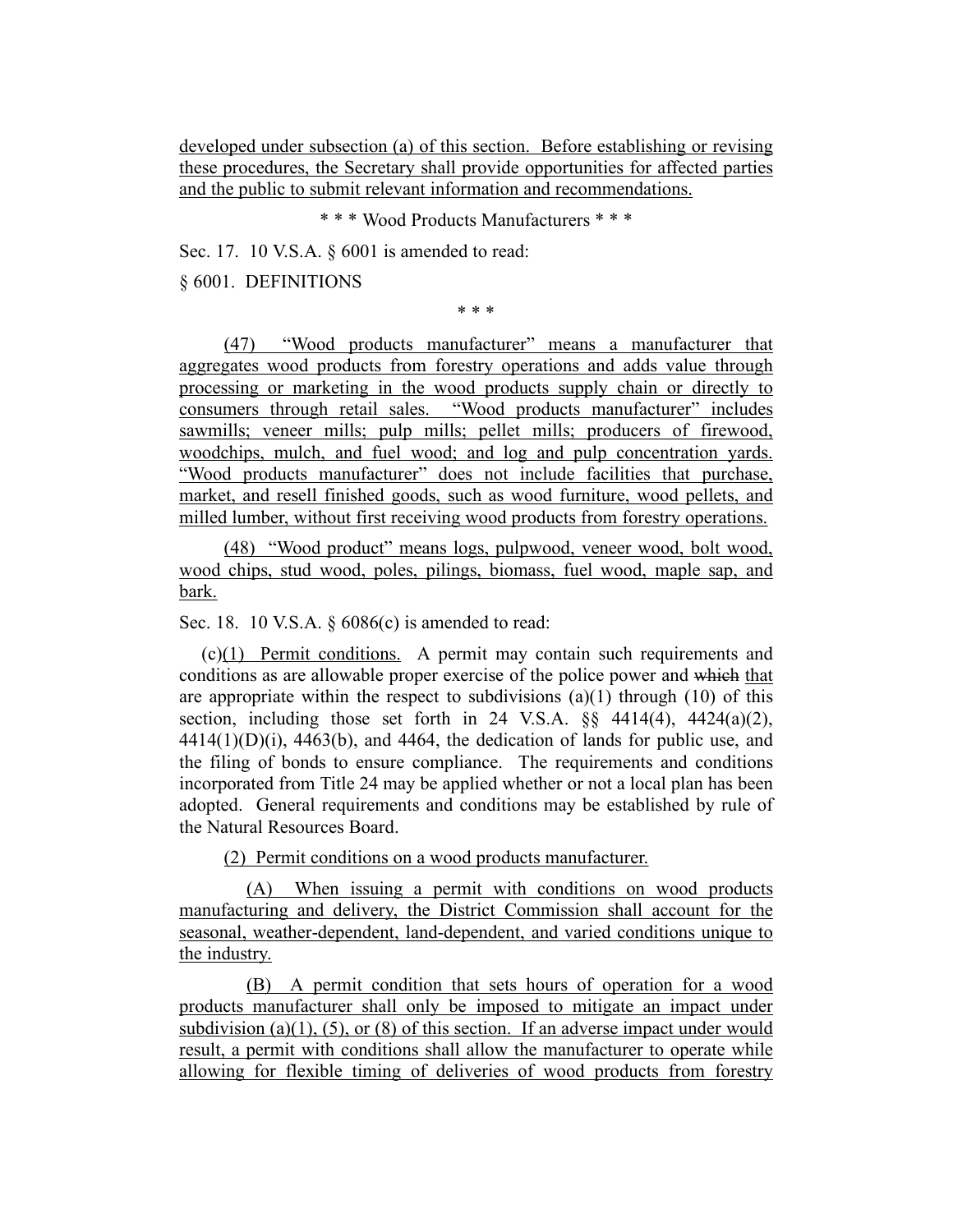operations to the manufacturer outside permitted hours of operation, including nights, weekends, and holidays, for the number of days demonstrated by the manufacturer as necessary to enable deliveries, not to exceed 90 days per year.

(C) Permit with conditions on the delivery of wood heat fuels. A permit with conditions issued to a wood products manufacturer that produces wood chips, pellets, cord wood, or other fuel wood used for heat shall allow for flexible delivery of that fuel wood from the manufacturer to the end user outside permitted hours of operation, including nights, weekends, and holidays, from October 1 through April 30 of each year. Permits with conditions shall mitigate the undue adverse impacts while enabling deliveries by the manufacturer.

(D) Permit amendments. A wood products manufacturer holding a permit may request an amendment to existing permit conditions related to hours of operation and seasonal restrictions to be consistent with subdivisions (2) and (3) of this subsection. Requests for condition amendments under this subsection shall not be subject to Act 250 Rule 34(E).

Sec. 19. 10 V.S.A. § 6093 is amended to read:

### § 6093. MITIGATION OF PRIMARY AGRICULTURAL SOILS

(a) Mitigation for loss of primary agricultural soils. Suitable mitigation for the conversion of primary agricultural soils necessary to satisfy subdivision  $6086(a)(9)(B)(iv)$  of this title shall depend on where the project tract is located.

\* \* \*

(5) Wood products manufacturers. Notwithstanding any provision of this chapter to the contrary, a conversion of primary agricultural soils by a wood products manufacturer shall be allowed to pay a mitigation fee computed according to the provisions of subdivision (1) of this subsection, except that it shall be entitled to a ratio of 1:1 protected acres to acres of affected primary agricultural soil.

\* \* \* One-acre towns \* \* \*

Sec. 20. INTENT; AMENDMENT OF 10 V.S.A. § 6001(3)(A)(ii)

The General Assembly's intent in the amendments to 10 V.S.A.  $§6001(3)(A)(ii)$  set forth in Sec. 21 of this act is to clarify the text to reflect the way jurisdiction over commercial and industrial development in towns without permanent zoning and subdivision bylaws has been determined since the passage of Act 250 in 1970. The General Assembly does not intend any provision of this act to be interpreted as a substantive change to determining jurisdiction under 10 V.S.A.  $\S$  6001(3)(A)(ii).

Sec. 21. 10 V.S.A. § 6001 is amended to read: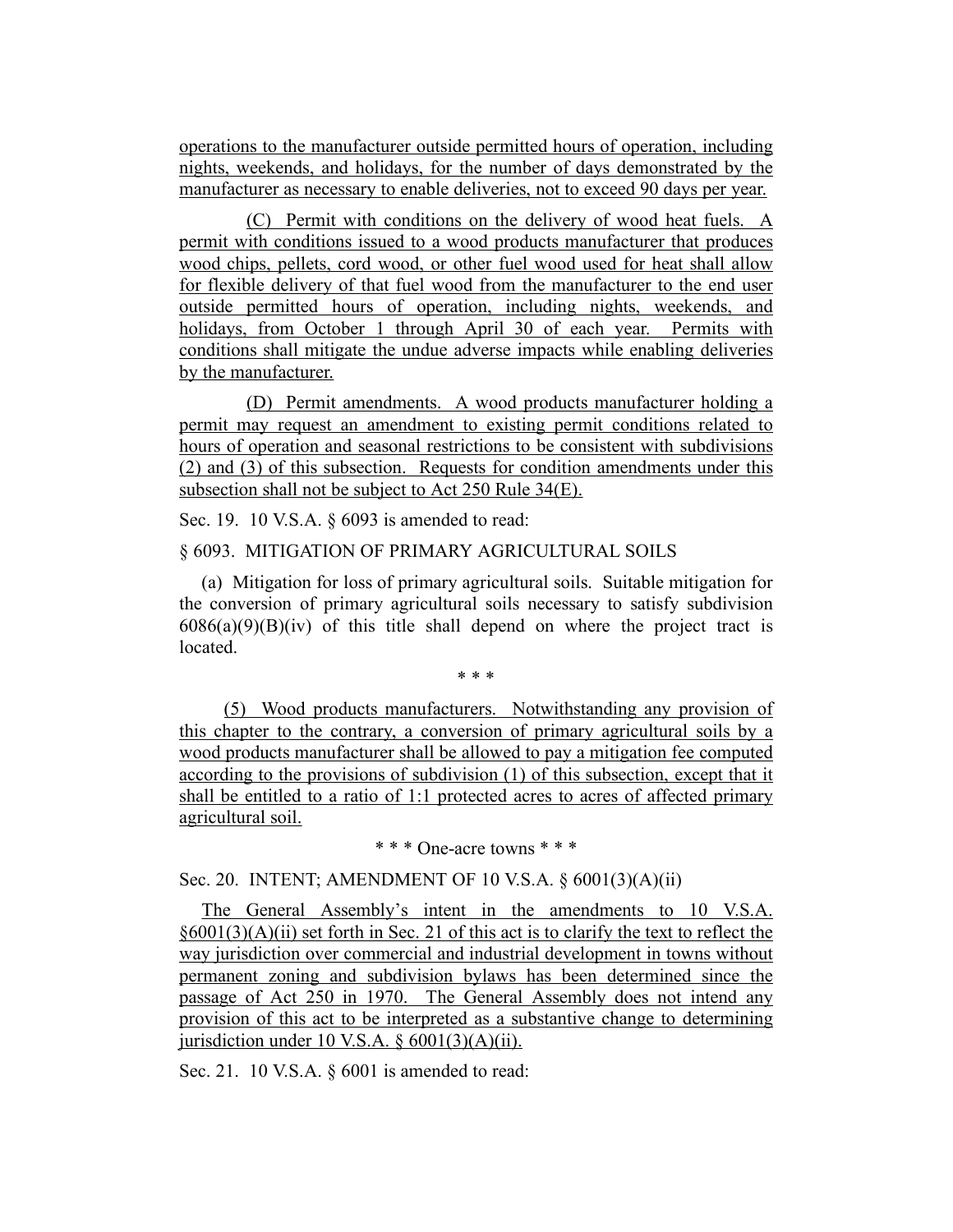\* \* \*

(3)(A) "Development" means each of the following:

(i) The construction of improvements on a tract or tracts of land, owned or controlled by a person, involving more than 10 acres of land within a radius of five miles of any point on any involved land, for commercial or industrial purposes in a municipality that has adopted permanent zoning and subdivision bylaws.

(ii) The construction of improvements on a tract or tracts of land, owned or controlled by a person, involving more than one acre of land within a radius of five miles of any point on any involved land, for commercial or industrial purposes on more than one acre of land within in a municipality that has not adopted permanent zoning and subdivision bylaws.

## \* \* \* \* \* \* Reports \* \* \*

## Sec. 22. REPORT; ACT 250 JURISDICTION OVER AGRICULTURAL BUSINESSES

On or before January 15, 2023, the Natural Resources Board shall submit to the General Assembly a report with recommendations on how Act 250 jurisdiction should be applied to agricultural businesses, including those located on properties already operating as farms. The Board shall consult with the Agency of Agriculture, Food and Markets, the Vermont Planners Association, the regional planning commissions, and other interested stakeholders. The report shall include recommendations as to how to clarify what is and what is not an accessory on-farm business. The report shall address the current land use planning requirements for farms and farms with accessory on-farm businesses and whether different types of businesses associated with farms and farming require different levels of review. The report may consider whether or not the location of such businesses is relevant and may consider the designation or adoption of agricultural business innovation zones with different levels of review.

## Sec. 23. DESIGNATED AREA REPORT; APPROPRIATION

(a) The sum of \$150,000.00 is appropriated from the General Fund to the Department of Housing and Community Development in fiscal year 2023 for the purpose of hiring a consultant to evaluate the State designation programs established in 24 V.S.A. chapter 76A pursuant to subsection (b) of this section.

(b)(1) The Department of Housing and Community Development shall hire an independent consultant to: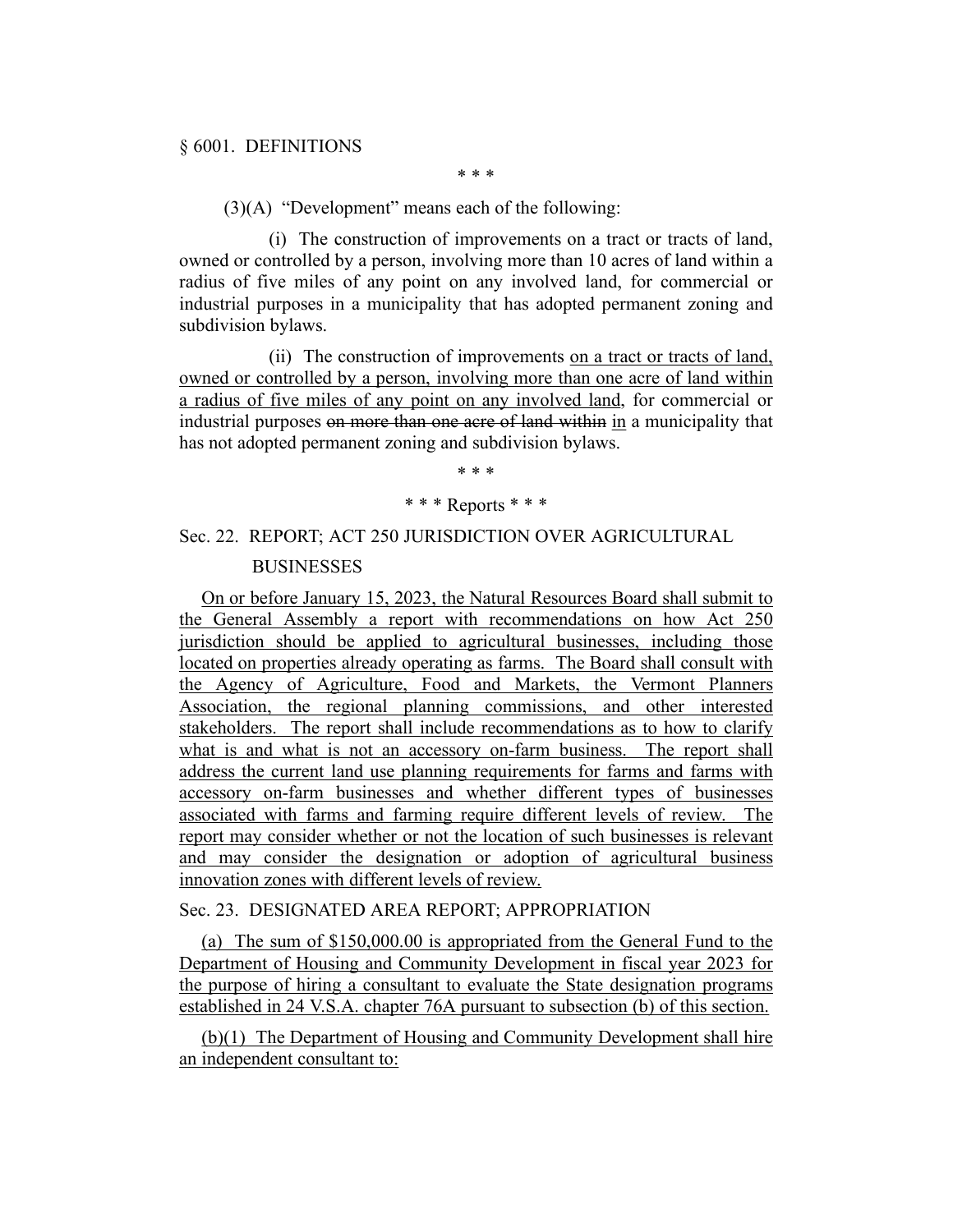(A) review and assess the State designation programs and incentives established in 24 V.S.A. chapter 76A that recognize and invest in the vitality of Vermont's compact settlement areas; and

(B) conduct statewide stakeholder outreach to support the evaluation of and future improvements to the programs, including participation by State, regional, municipal, and advocacy and non-governmental organizations.

(2) The consultant shall make recommendations on how to:

(A) objectively define and map existing compact settlements as a basis for broader recognition;

(B) improve the consistency between and among regional plans and future land use maps;

(C) modernize these programs, including consideration of program reform or consolidation;

(D) make the designation programs and associated benefits more accessible to municipalities;

(E) apply regulatory and non-regulatory benefits;

(F) strengthen designation and incentives as a platform for placebased economic development, climate-action, complete streets, and equity and efficiency of public investment and service delivery;

(G) implement the smart growth principles established by 24 V.S.A. § 2791; and

(H) achieve the goals established in 24 V.S.A. § 4302.

(3) On or before July 15, 2023, the consultant shall submit a written report to the General Assembly with its findings and any recommendations for legislative action.

Sec. 24. REPORT; NATURAL RESOURCES BOARD

(a) On or before December 31, 2023, the Chair of the Natural Resources Board shall report to the House Committees on Natural Resources, Fish, and Wildlife and on Ways and Means and the Senate Committees on Finance and on Natural Resources and Energy on necessary updates to the Act 250 program.

(b) The report shall include:

(1) How to transition to a system in which Act 250 jurisdiction is based on location, which shall encourage development in designated areas, the maintenance of intact rural working lands, and the protection of natural resources of statewide significance, including biodiversity. Location-based jurisdiction would adjust the threshold for Act 250 jurisdiction based on the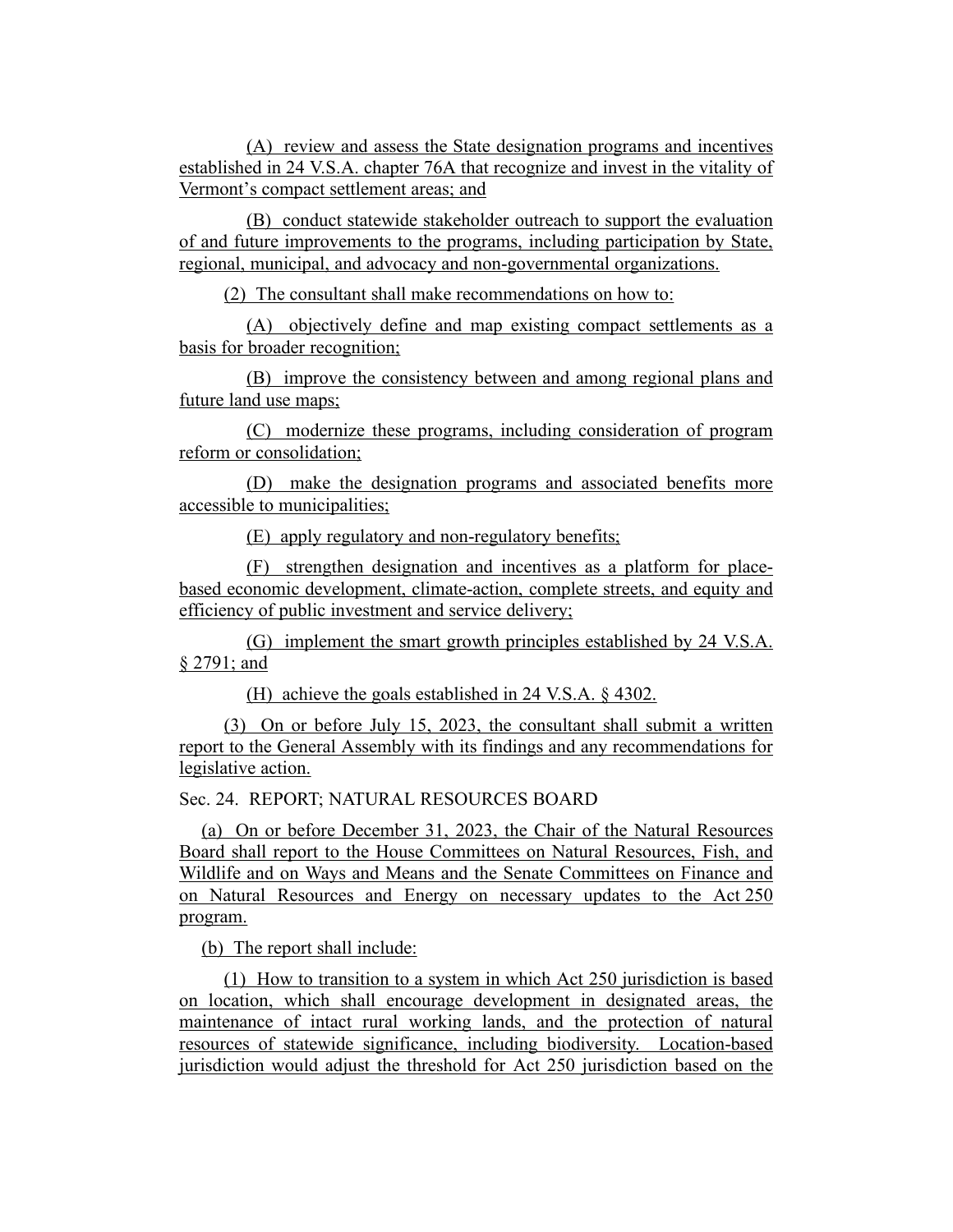characteristics of the location. This section of the report shall consider whether to develop thresholds and tiers of jurisdiction as recommended in the Commission on Act 250: the Next 50 Years Report.

(2) How to use the Capability and Development Plan to meet the statewide planning goals.

(3) An assessment of the current level of staffing of the Board and District Commissions, including whether there should be a district coordinator located in every district.

(4) Whether the permit fees are sufficient to cover the costs of the program and, if not, a recommendation for a source of revenue to supplement the fees.

(5) Whether the permit fees are effective in providing appropriate incentives.

(6) Whether the Board should be able to assess their costs on applicants.

\* \* \* Natural Resources Board \* \* \*

Sec. 25. PURPOSE

The purpose of this act is to strengthen the administration of the Act 250 program by changing the structure, function, and name of the Natural Resources Board. This act requires that appeals of Act 250 permit decisions be heard by a five-member board called the Environmental Review Board. The Environmental Division of the Superior Court would continue to hear the other types of cases within its jurisdiction. The Environmental Review Board would keep the current duties of the Natural Resources Board in addition to hearing appeals. This change would allow the Act 250 program to return to how it was originally envisioned when enacted by being a citizen-friendly process. The Board would provide oversight, management, and training to the Act 250 program staff and District Commissions and develop Act 250 program policy through permit decisions and rulemaking.

Sec. 26. 10 V.S.A. § 6021 is amended to read:

§ 6021. BOARD; VACANCY<sub>7</sub>; REMOVAL

(a) A Natural Resources Board established. The Environmental Review Board is created to administer the Act 250 program and hear appeals.

(1) The Board shall consist of five members appointed by the Governor, after review and approval by the Environmental Review Board Nominating Committee in accordance with subdivision (2) of this section and confirmed with the advice and consent of the Senate, so that one appointment expires in each year. The Chair shall be a full-time position, and the other four members shall be half-time positions. In making these appointments, the Governor and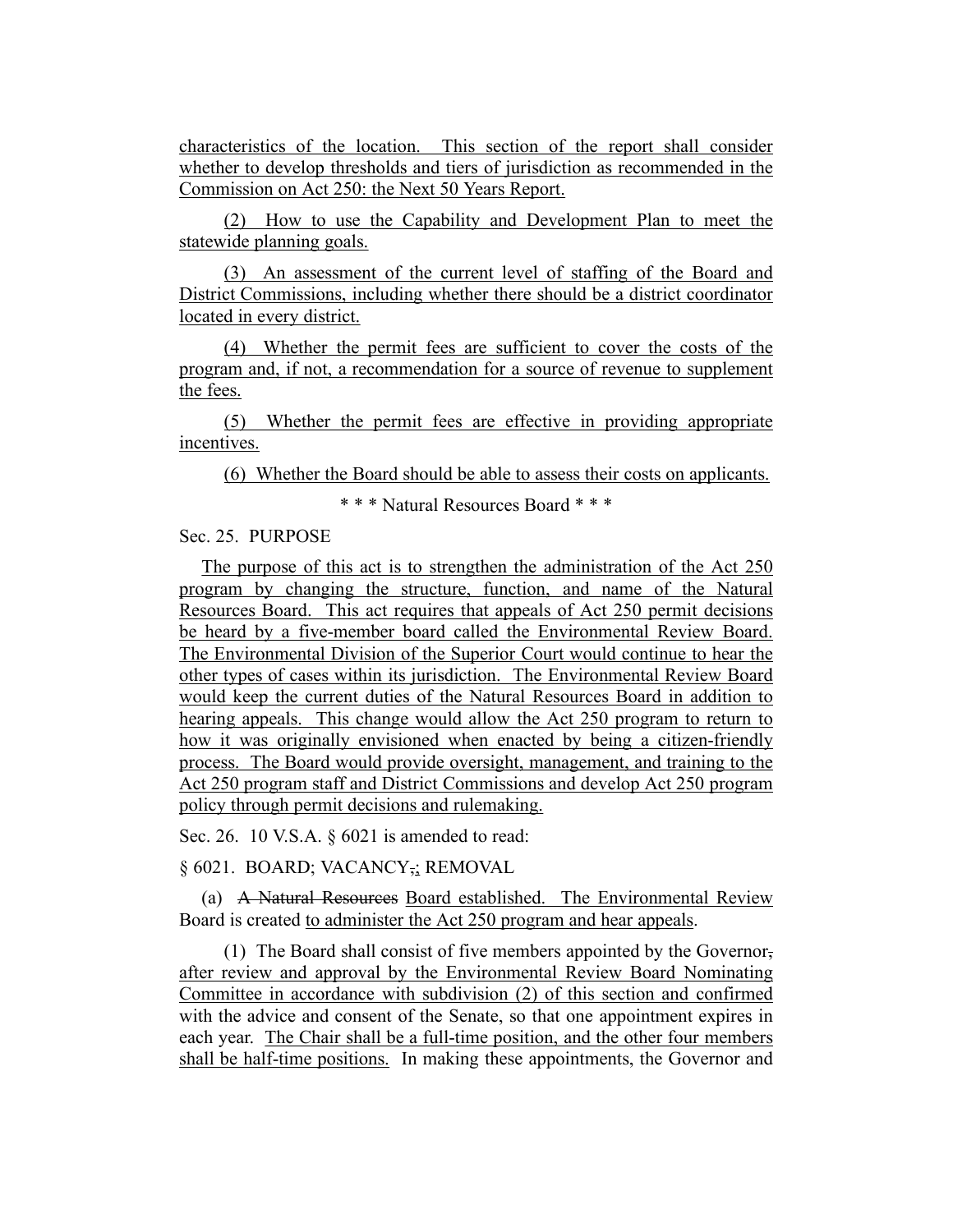the Senate shall give consideration to candidates who have experience, expertise, or skills relating to the environment or land use one or more of the following areas: environmental science, natural resources law and policy, land use planning, community planning, or environmental justice.

(A) The Governor shall appoint a chair of the Board, a position that shall be a full-time position. The Governor shall ensure Board membership shall reflect, to the extent possible, the racial, ethnic, gender, and geographic diversity of the State. The Board shall not contain two members who reside in the same county.

(B) Following initial appointments, the members<del>, except for the</del> Chair, shall be appointed for terms of four five years. All terms shall begin on July 1 and expire on June 30. A member may continue serving until a successor is appointed. The initial appointments shall be for staggered terms.

(2) The Governor shall appoint up to five persons, with preference given to former Environmental Board, Natural Resources Board, or District Commission members, with the advice and consent of the Senate, to serve as alternates for Board members.

(A) Alternates shall be appointed for terms of four years, with initial appointments being staggered The Environmental Review Board Nominating Committee shall advertise the position when a vacancy will occur on the Environmental Review Board.

(B) The Chair of the Board may assign alternates to sit on specific matters before the Board in situations where fewer than five members are available to serve The Nominating Committee shall review the applicants to determine which are well-qualified for appointment to the Board and shall recommend those candidates to the Governor. The names of candidates shall be confidential.

(C) The Governor shall appoint, with the advice and consent of the Senate, a chair and four members of the Board from the list of well-qualified candidates sent to the Governor by the Committee.

(b) Any vacancy occurring in the membership of the Board shall be filled by the Governor for the unexpired portion of the term Terms; vacancy; succession. The term of each appointment subsequent to the initial appointments described in subsection (a) of this section shall be five years. Any appointment to fill a vacancy shall be for the unexpired portion of the term vacated. A member may seek reappointment by informing the Governor. If the Governor decides not to reappoint the member, the Nominating Committee shall advertise the vacancy.

(c) Removal. Notwithstanding the provisions of  $3$  V.S.A.  $\S$  2004, members shall only be removable for cause only, except the Chair, who shall serve at the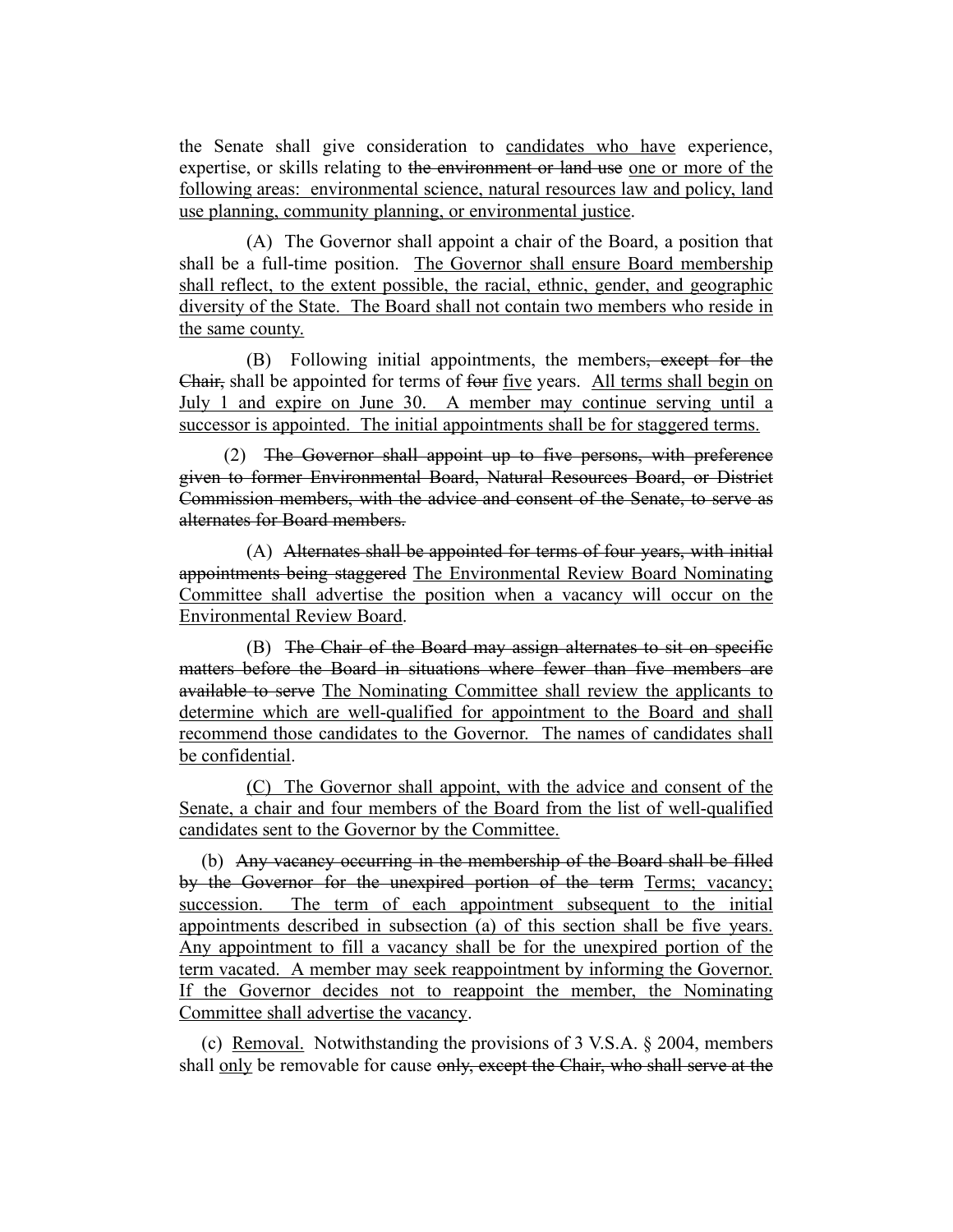pleasure of the Governor by the remaining members of the Board in accordance with the Vermont Administrative Procedures Act. The Board shall adopt rules pursuant to 3 V.S.A. chapter 25 to define the basis and process for removal.

(d) Disqualified members. The Chair of the Board, upon request of the Chair of a District Commission, may appoint and assign former Commission members to sit on specific Commission cases when some or all of the regular members and alternates of the District Commission are disqualified or otherwise unable to serve.

(e) Retirement from office. When a Board member who hears all or a substantial part of a case retires from office before the case is completed, the member may remain a member of the Board, at the member's discretion, for the purpose of concluding and deciding that case and signing the findings and judgments involved. A retiring Chair shall also remain a member for the purpose of certifying questions of law if a party appeals to the Supreme Court. For the service, the member shall receive a reasonable compensation to be fixed by the remaining members of the Board and necessary expenses while on official business.

Sec. 27. 10 V.S.A. § 6032 is added to read:

#### § 6032. ENVIRONMENTAL REVIEW BOARD NOMINATING

### COMMITTEE

(a) Creation. The Environmental Review Board Nominating Committee is created for the purpose of assessing the qualifications of applicants for appointment to the Environmental Review Board in accordance with section 6021 of this title.

(b) Members. The Committee shall consist of seven members who shall be appointed as follows:

(1) The Governor shall appoint three members from the Executive Branch, with at least one being an employee of the Department of Human Resources.

(2) The Speaker of the House of Representatives shall appoint two members from the House of Representatives.

(3) The Senate Committee on Committees shall appoint two members from the Senate.

(c) Terms. The members of the Committee shall serve for terms of two years. Members shall serve until their successors are appointed. Members shall serve not more than three consecutive terms in any capacity. A legislative member who is appointed as a member of the Committee shall retain the position for the term appointed to the Committee even if the member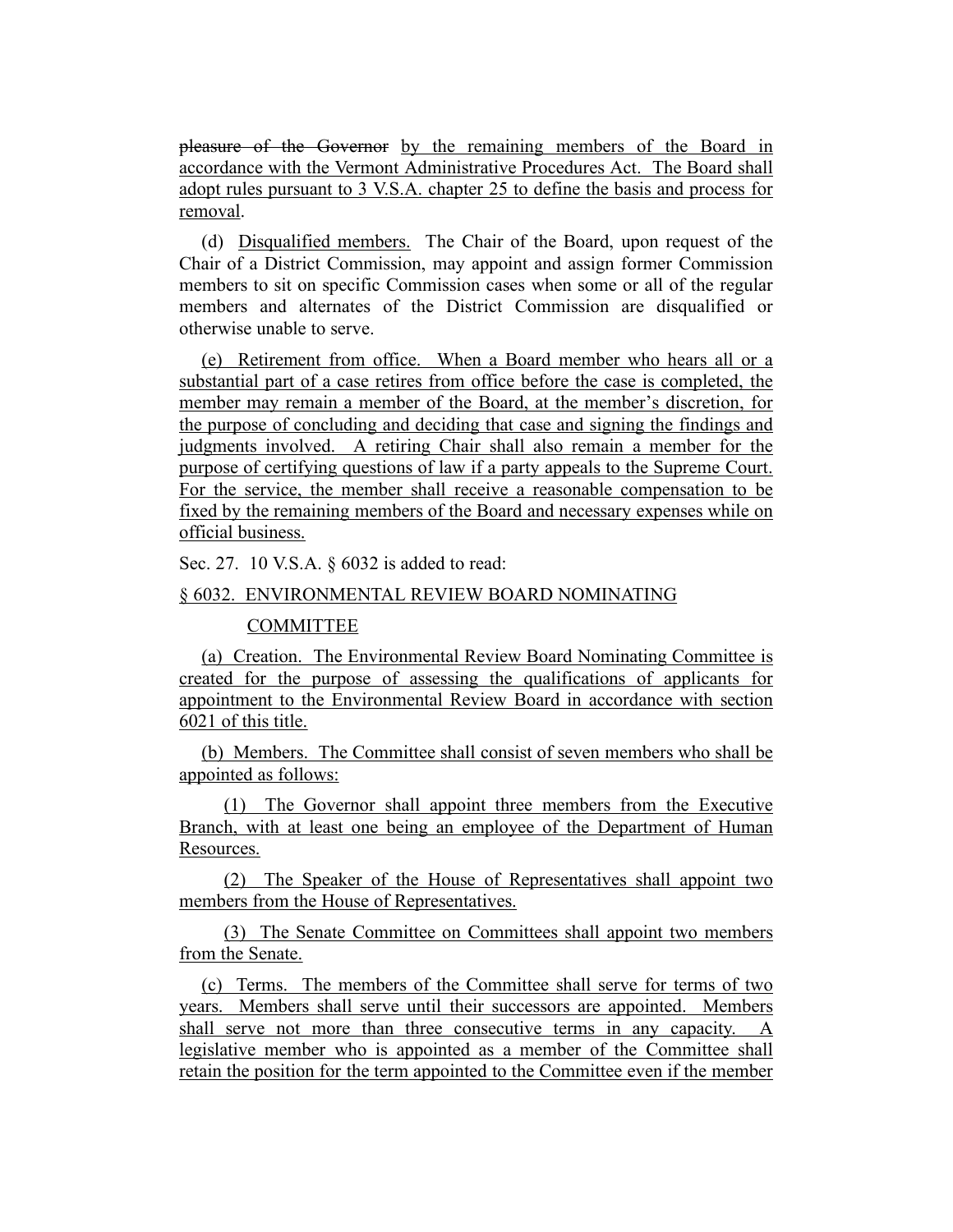is subsequently not reelected to the General Assembly during the member's term on the Committee.

(d) Chair. The members shall elect their own chair.

(e) Quorum. A quorum of the Committee shall consist of four members.

(f) Staff and services. The Committee is authorized to use the staff and services of appropriate State agencies and departments as necessary to conduct investigations of applicants.

(g) Confidentiality. Except as provided in subsection (h) of this section, proceedings of the Committee, including the names of candidates considered by the Committee and information about any candidate submitted to the Governor, shall be confidential. The provisions of 1 V.S.A. § 317(e) (expiration of Public Records Act exemptions) shall not apply to the exemptions or confidentiality provisions in this subsection.

(h) Public information. The following shall be public:

(1) operating procedures of the Committee;

(2) standard application forms and any other forms used by the Committee, provided they do not contain personal information about a candidate or confidential proceedings;

(3) all proceedings of the Committee prior to the receipt of the first candidate's completed application; and

(4) at the time the Committee sends the names of the candidates to the Governor, the total number of applicants for the vacancies and the total number of candidates sent to the Governor.

(i) Reimbursement. Legislative members of the Committee shall be entitled to per diem compensation and reimbursement for expenses in accordance with 2 V.S.A.  $\S$  23. Compensation and reimbursement shall be paid from the legislative appropriation.

(j) Duties.

(1) When a vacancy occurs, the Committee shall review applicants to determine which are well-qualified for the Board and submit those names to the Governor. The Committee shall submit to the Governor a summary of the qualifications and experience of each candidate whose name is submitted to the Governor, together with any further information relevant to the matter.

(2) An applicant for the position of member of the Environmental Review Board shall not be required to be an attorney. If the candidate is admitted to practice law in Vermont or practices a profession requiring licensure, certification, or other professional regulation by the State, the Committee shall submit the candidate's name to the Court Administrator or the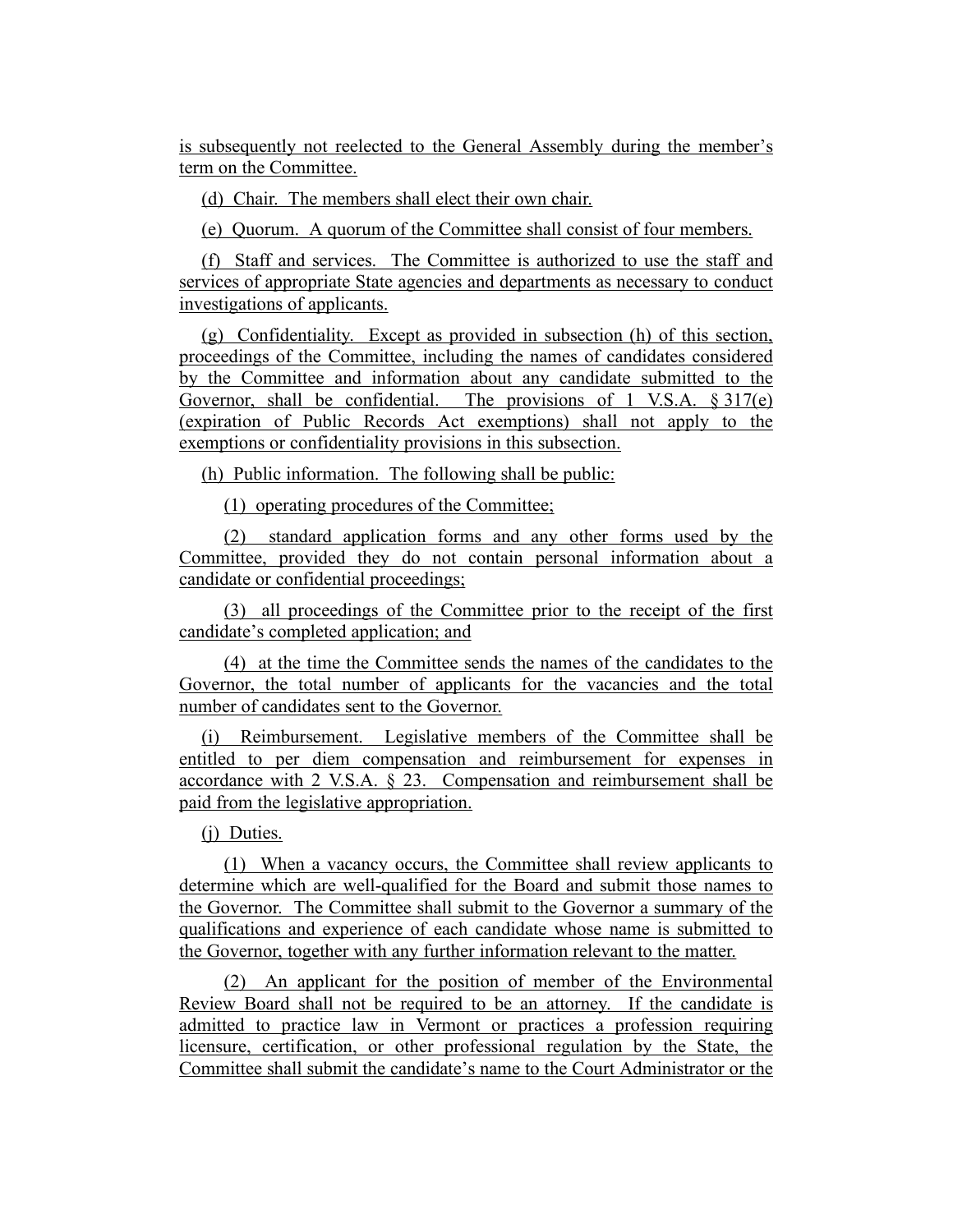applicable State professional regulatory entity, and that entity shall disclose to the Committee any professional disciplinary action taken or pending concerning the candidate.

(3) Candidates shall be sought who have experience, expertise, or skills relating to one or more of the following areas: environmental science, natural resources law and policy, land use planning, community planning, or environmental justice.

(4) The Committee shall ensure a candidate possesses the following attributes:

(A) Integrity. A candidate shall possess a record and reputation for excellent character and integrity.

(B) Impartiality. A candidate shall exhibit an ability to make judicial determinations in a manner free of bias.

(C) Work ethic. A candidate shall demonstrate diligence.

(D) Availability. A candidate shall have adequate time to dedicate to the position.

Sec. 28. 10 V.S.A. § 6025 is amended to read:

§ 6025. RULES

(a) The Board may adopt rules of procedure for itself and the District Commissions. The Board shall adopt rules of procedure that govern appeals and other contested cases before it that are consistent with this chapter.

\* \* \*

Sec. 29. 10 V.S.A. § 6027 is amended to read:

§ 6027. POWERS

(a) The Board and District Commissions each shall have supervisory authority in environmental matters respecting projects within their jurisdiction and shall apply their independent judgment in determining facts and interpreting law. Each shall have the power, with respect to any matter within its jurisdiction, to:

(1) administer oaths, take depositions, subpoena and compel the attendance of witnesses, and require the production of evidence;

(2) allow parties to enter upon lands of other parties for the purposes of inspecting and investigating conditions related to the matter before the Board or Commission;

(3) enter upon lands for the purpose of conducting inspections, investigations, examinations, tests, and site evaluations as it deems necessary to verify information presented in any matter within its jurisdiction; and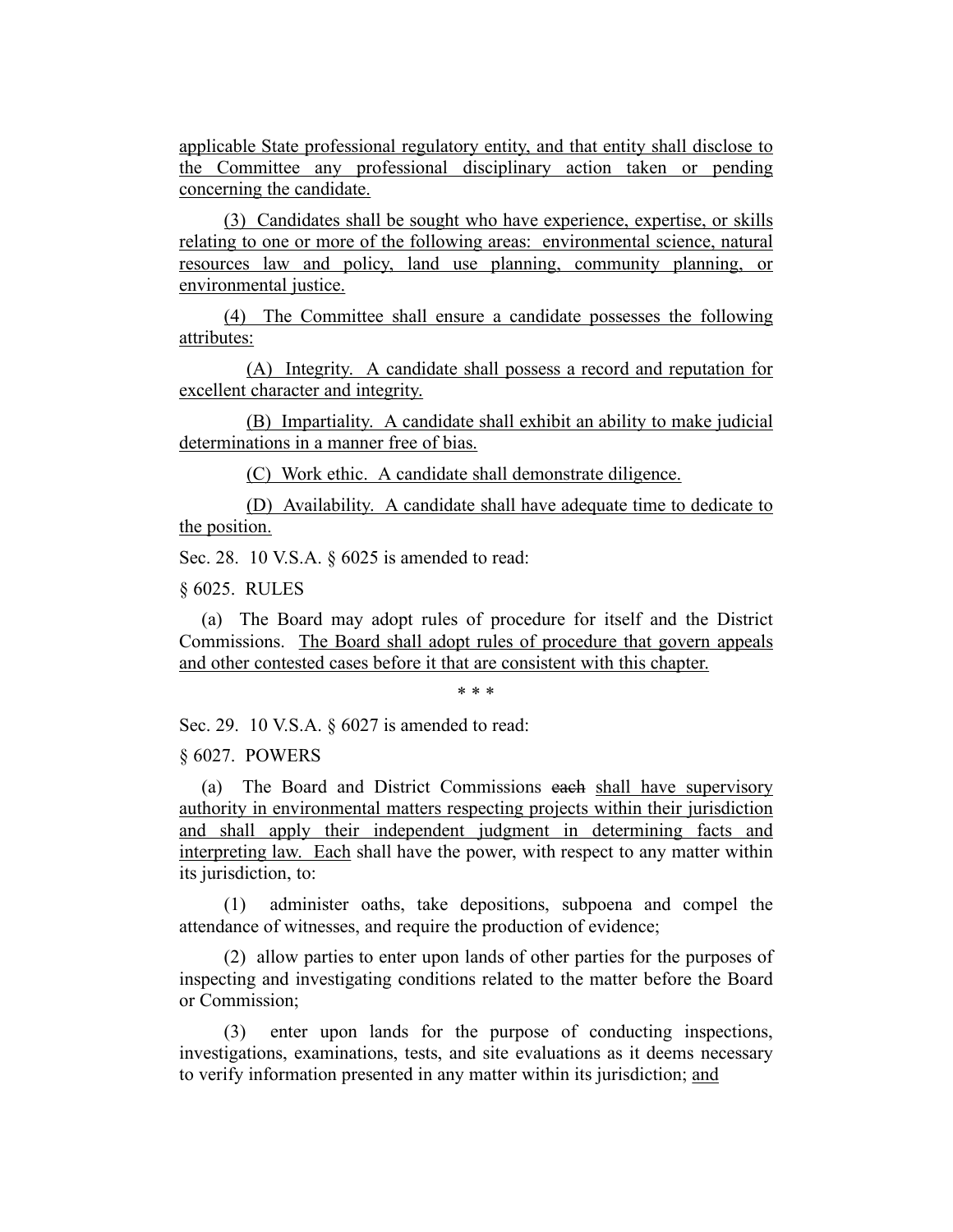(4) apply for and receive grants from the federal government and from other sources.

(b) The powers granted under this chapter are additional to any other powers which that may be granted by other legislation.

(c) The Natural Resources Board may designate or establish such regional offices as it deems necessary to implement the provisions of this chapter and the rules adopted hereunder. The Natural Resources Board may designate or require a regional planning commission to receive applications, provide administrative assistance, perform investigations, and make recommendations.

(d) At the request of a District Commission, if the Board Chair determines that the workload in the requesting district is likely to result in unreasonable delays or that the requesting District Commission is disqualified to hear a case, the Chair may authorize the District Commission of another district to sit in the requesting district to consider one or more applications.

(e) The Natural Resources Board may by rule allow joint hearings to be conducted with specified State agencies or specified municipalities.

(f) The Board shall publish its decisions online. The Board may publish online or contract to publish annotations and indices of its decisions, the decisions of the Environmental Division of the Superior Court and the Supreme Court, and the text of those decisions. The published product shall be available at a reasonable rate to the general public and at a reduced rate to libraries and governmental bodies within the State.

(g) The Natural Resources Board shall manage the process by which land use permits are issued under section 6086 of this title, may initiate enforcement on related matters under the provisions of chapters 201 and 211 of this title, and may petition the Environmental Division initiate and hear petitions for revocation of land use permits issued under this chapter. Grounds for revocation are:

(1) noncompliance with this chapter, rules adopted under this chapter, or an order that is issued that relates to this chapter;

(2) noncompliance with any permit or permit condition;

(3) failure to disclose all relevant and material facts in the application or during the permitting process;

(4) misrepresentation of any relevant and material fact at any time;

(5) failure to pay a penalty or other sums owed pursuant to, or other failure to comply with, court order, stipulation agreement, schedule of compliance, or other order issued under Vermont statutes and related to the permit; or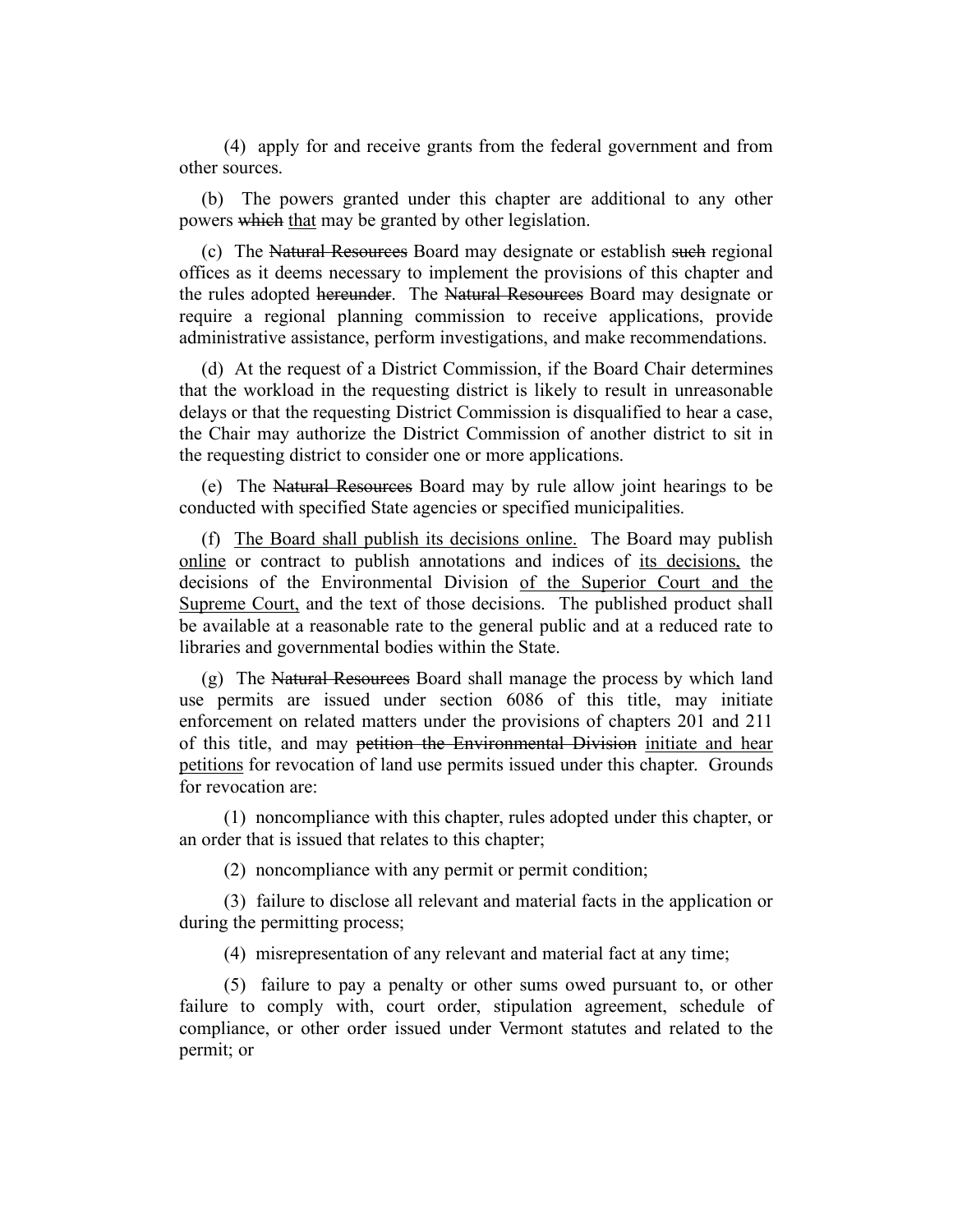(6) failure to provide certification of construction costs, as required under subsection  $6083a(a)$  of this title, or failure to pay supplemental fees as required under that section.

(h) The Natural Resources Board may hear appeals of fee refund requests under section 6083a of this title. The Board shall hear appeals of decisions made by District Commissions and district coordinators.

(i) The Chair, subject to the direction of the Board, shall have general charge of the offices and employees of the Board and the offices and employees of the District Commissions.

(j) The Natural Resources Board may participate as a party in all matters before the Environmental Division that relate to land use permits issued under this chapter. [Repealed.]

\* \* \*

Sec. 30. 10 V.S.A. § 6022 is amended to read:

§ 6022. PERSONNEL

(a) Regular personnel. The Board may appoint legal counsel, scientists, engineers, experts, investigators, temporary employees, and administrative personnel as it finds necessary in carrying out its duties, unless the Governor shall otherwise provide in providing personnel to assist the District Commissions and in investigating matters within its jurisdiction.

(b) Executive Director. The Board shall appoint an Executive Director. The Director shall be a full-time State employee, shall be exempt from the State classified system, and shall serve at the pleasure of the Board. The Director shall be responsible for:

(1) supervising and administering the operation and implementation of this chapter and the rules adopted by the Board as directed by the Board;

(2) assisting the Board in its duties and administering the requirements of this chapter;

(3) employing such staff as may be required to carry out the functions of the Board; and

(4) preparing an annual budget for submission to the Board.

Sec. 31. 10 V.S.A. § 6084 is amended to read:

## § 6084. NOTICE OF APPLICATION; HEARINGS; COMMENCEMENT OF REVIEW

(a) On or before the date of Upon the filing of an application with the District Commission, the applicant District Commission shall send, by electronic means, notice and a copy of the initial application to the owner of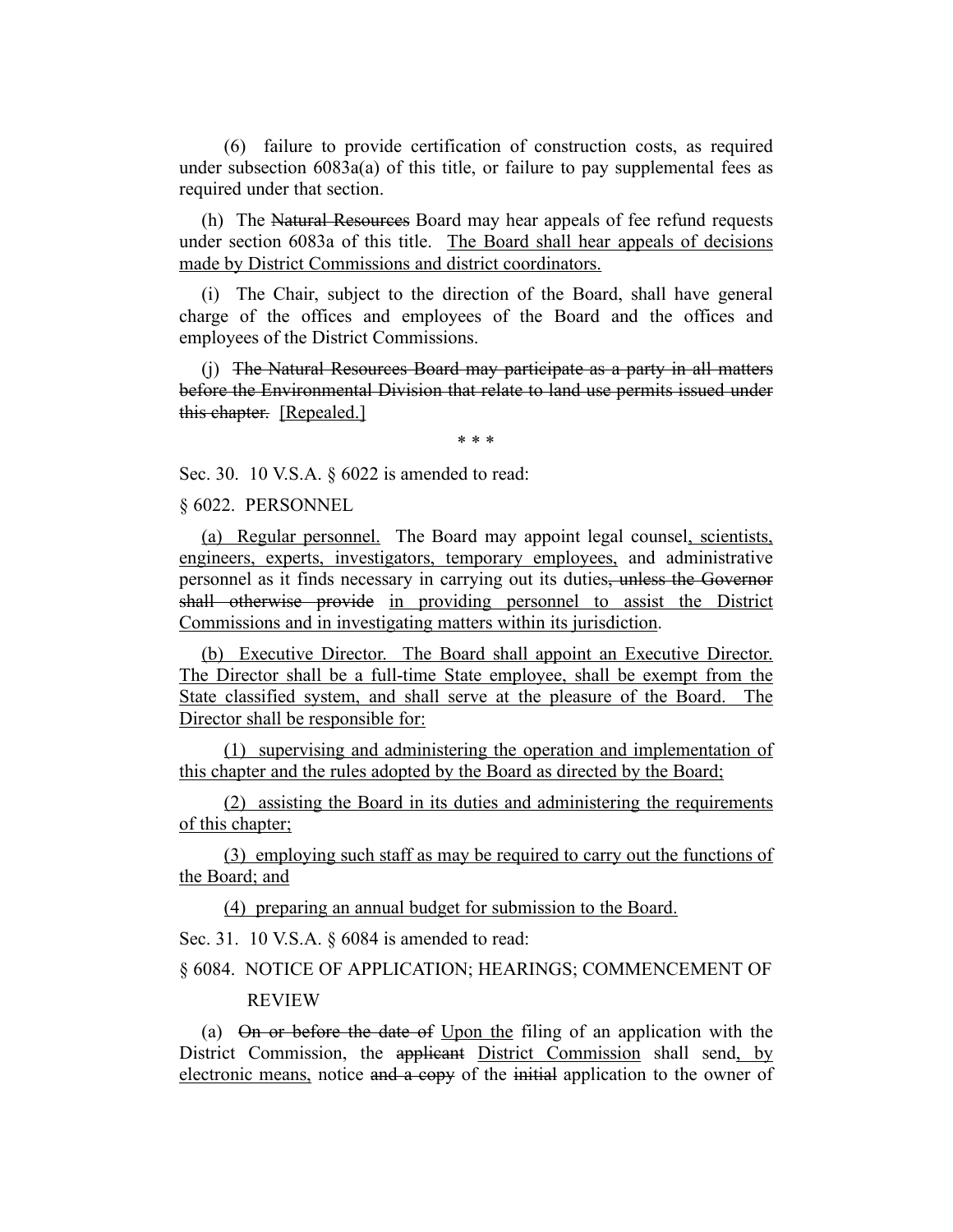the land if the applicant is not the owner; the municipality in which the land is located; the municipal and regional planning commissions for the municipality in which the land is located; the Vermont Agency of Natural Resources; and any adjacent Vermont municipality and municipal and regional planning commission if the land is located on a municipal or regional boundary. The applicant shall furnish to the District Commission the names of those furnished notice by affidavit, and shall post send by electronic means a copy of the notice in to the town clerk's office of the town or towns in which the project lies. The town clerk shall post the notice in the town office. The applicant shall also provide a list of adjoining landowners to the District Commission. Upon request and for good cause, the District Commission may authorize the applicant to provide a partial list of adjoining landowners in accordance with Board rules.

\* \* \*

(e) Any notice for a major or minor application, as required by this section, shall also be published by the District Commission in a local newspaper generally circulating in the area where the development or subdivision is located and on the Board's website not more than ten days after receipt of a complete application.

\* \* \*

Sec. 32. 10 V.S.A. § 6086(f) is amended to read:

(f) Prior to any appeal of a permit issued by a District Commission, any aggrieved party may file a request for a stay of construction with the District Commission together with a declaration of intent to appeal the permit. The stay request shall be automatically granted for seven days upon receipt and notice to all parties and pending a ruling on the merits of the stay request pursuant to Board rules. The automatic stay shall not extend beyond the 30 day appeal period unless a valid appeal has been filed with the Environmental Division Board. The automatic stay may be granted only once under this subsection during the 30-day appeal period. Following appeal of the District Commission decision, any stay request must be filed with the Environmental Division pursuant to the provisions of chapter 220 of this title Board. A District Commission shall not stay construction authorized by a permit processed under the Board's minor application procedures.

Sec. 33. 10 V.S.A. § 6089 is amended to read:

### § 6089. APPEALS

Appeals of any act or decision of a District Commission under this chapter or a district coordinator under subsection  $6007(c)$  of this title shall be made to the Environmental Division in accordance with chapter 220 of this title. For the purpose of this section, a decision of the Chair of a District Commission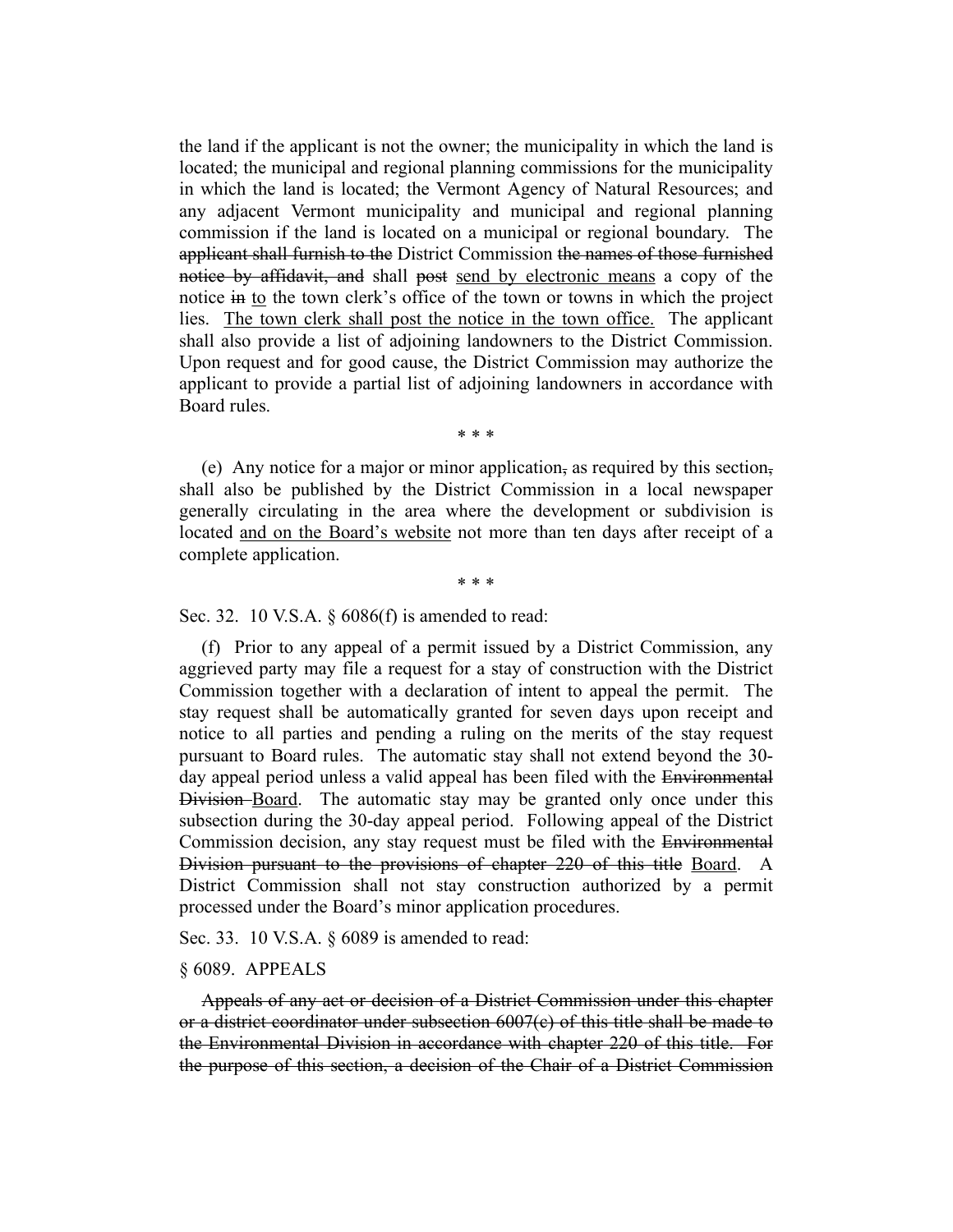under section 6001e of this title on whether action has been taken to circumvent the requirements of this chapter shall be considered an act or decision of the District Commission.

(a)(1) An appeal of any act or decision of a District Commission shall be to the Board and shall be accompanied by a fee prescribed by section 6083a of this title.

(2) Participation before District Commission. A person shall not appeal an act or decision that was made by a District Commission unless the person was granted party status by the District Commission pursuant to subdivision  $6085(c)(1)(E)$  of this title, participated in the proceedings before the District Commission, and retained party status at the end of the District Commission proceedings. In addition, the person may only appeal those issues under the criteria with respect to which the person was granted party status. However, notwithstanding these limitations, a person may appeal an act or decision of the District Commission if the Board determines that:

(A) there was a procedural defect that prevented the person from obtaining party status or participating in the proceeding;

(B) the decision being appealed is the grant or denial of party status; or

(C) some other condition exists that would result in manifest injustice if the person's right to appeal was disallowed.

(3) An appellant to the Board, under this section, shall file with the notice of appeal a statement of the issues to be addressed in the appeal, a summary of the evidence that will be presented, and a preliminary list of witnesses who will testify on behalf of the appellant.

(4) The Board shall hold a de novo hearing on all findings requested by any party that files an appeal or cross appeal, according to the rules of the Board. The hearing shall be held in the municipality where the project subject to the appeal is located, if possible, or as close as possible.

(5) Notice of appeal shall be filed with the Board within 30 days following the act or decision by the District Commission. The Board shall notify the parties who had party status before the District Commission of the filing of any appeal.

(6) Prehearing discovery.

(A) A party may obtain discovery of expert witnesses who may provide testimony relevant to the appeal. Expert witness prefiled testimony shall be in accordance with the Vermont Rules of Evidence. The use of discovery for experts shall comply with the requirements in the Vermont Rules of Civil Procedure 26–37.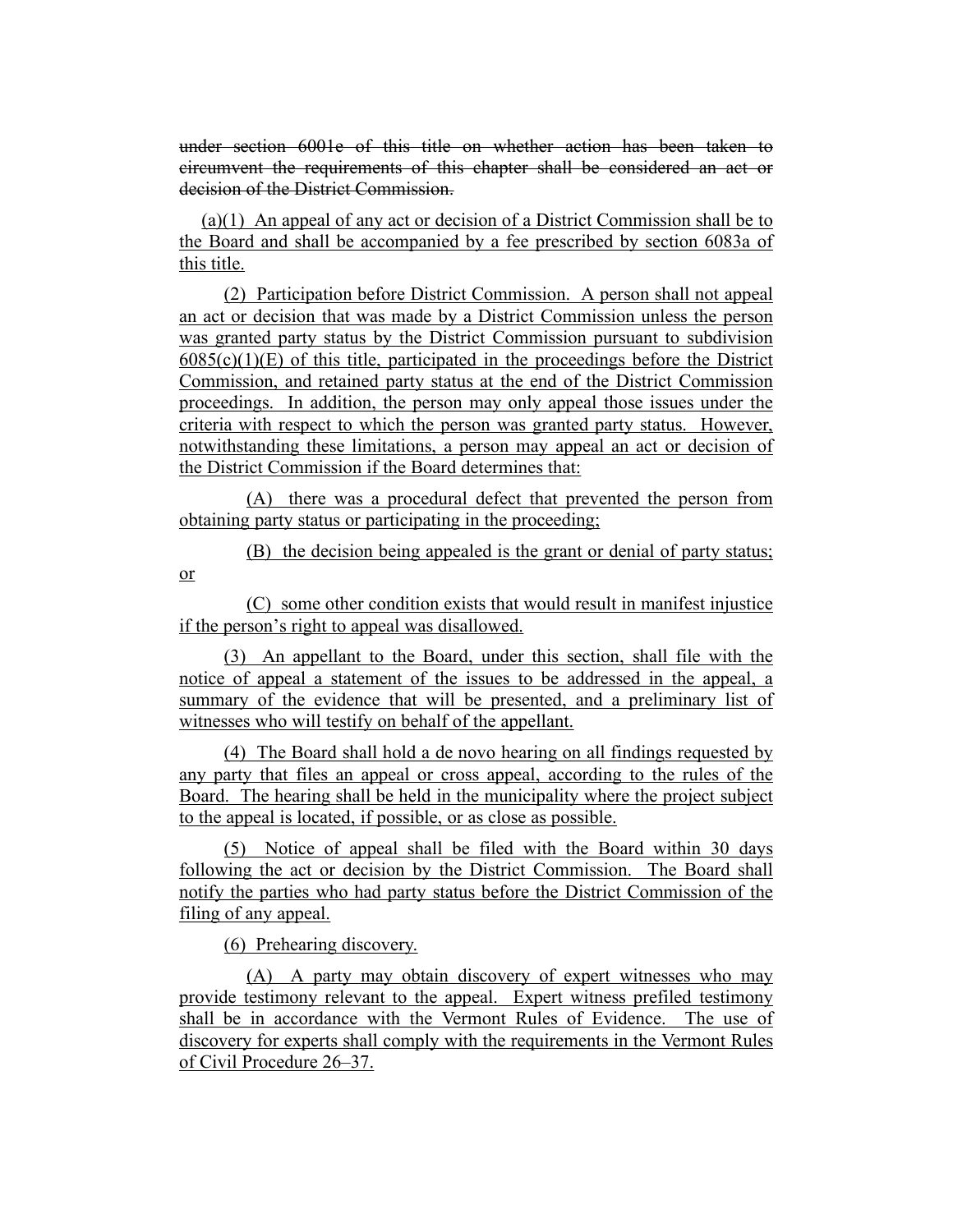(B) Interrogatories served on nonexpert witnesses shall be limited to discovery of the identity of witnesses and a summary of each witness' testimony, except by order of the Board for cause shown. Interrogatories served on expert witnesses shall be in accordance with the Vermont Rules of Civil Procedure.

(C) Parties may submit requests to produce and requests to enter upon land pursuant to the Vermont Rule of Civil Procedure 34.

(D) Parties may not take depositions of witnesses, except by order of the Board for cause shown.

(E) The Board may require a party to supplement, as necessary, any prehearing testimony that is provided.

(b) Prior decisions of the former Environmental Board, Water Resources Board, Waste Facilities Panel, and Environmental Division of the Superior Court shall be given the same weight and consideration as prior decisions of the Environmental Review Board.

(c) An appeal from a decision of the Board under subsection (a) of this section shall be to the Supreme Court by a party as set forth in subsection  $6085(c)$  of this title.

(d) No objection that has not been raised before the Board may be considered by the Supreme Court, unless the failure or neglect to urge such objection shall be excused because of extraordinary circumstances.

(e) An appeal of a decision by the Board shall be allowed pursuant to 3 V.S.A. § 815, including the unreasonableness or insufficiency of the conditions attached to a permit. An appeal from the District Commission shall be allowed for any reason, except no appeal shall be allowed when an application has been granted and no hearing was requested.

Precedent from the former Environmental Board and of the Environmental Review Board that interpret Act 250 shall be provided the same deference by the Supreme Court as precedents accorded to other Executive Branch agencies charged with administering their enabling act. On appeal to the Supreme Court from the Environmental Review Board, decisions of the Environmental Review Board interpreting this act also shall be accorded that deference.

(g) Upon appeal to the Supreme Court, the Board's findings of fact shall be accepted unless clearly erroneous.

(h) Completion of case. A case shall be deemed completed when the Board enters a final decision even though that decision is appealed to the Supreme Court and remanded by that Court.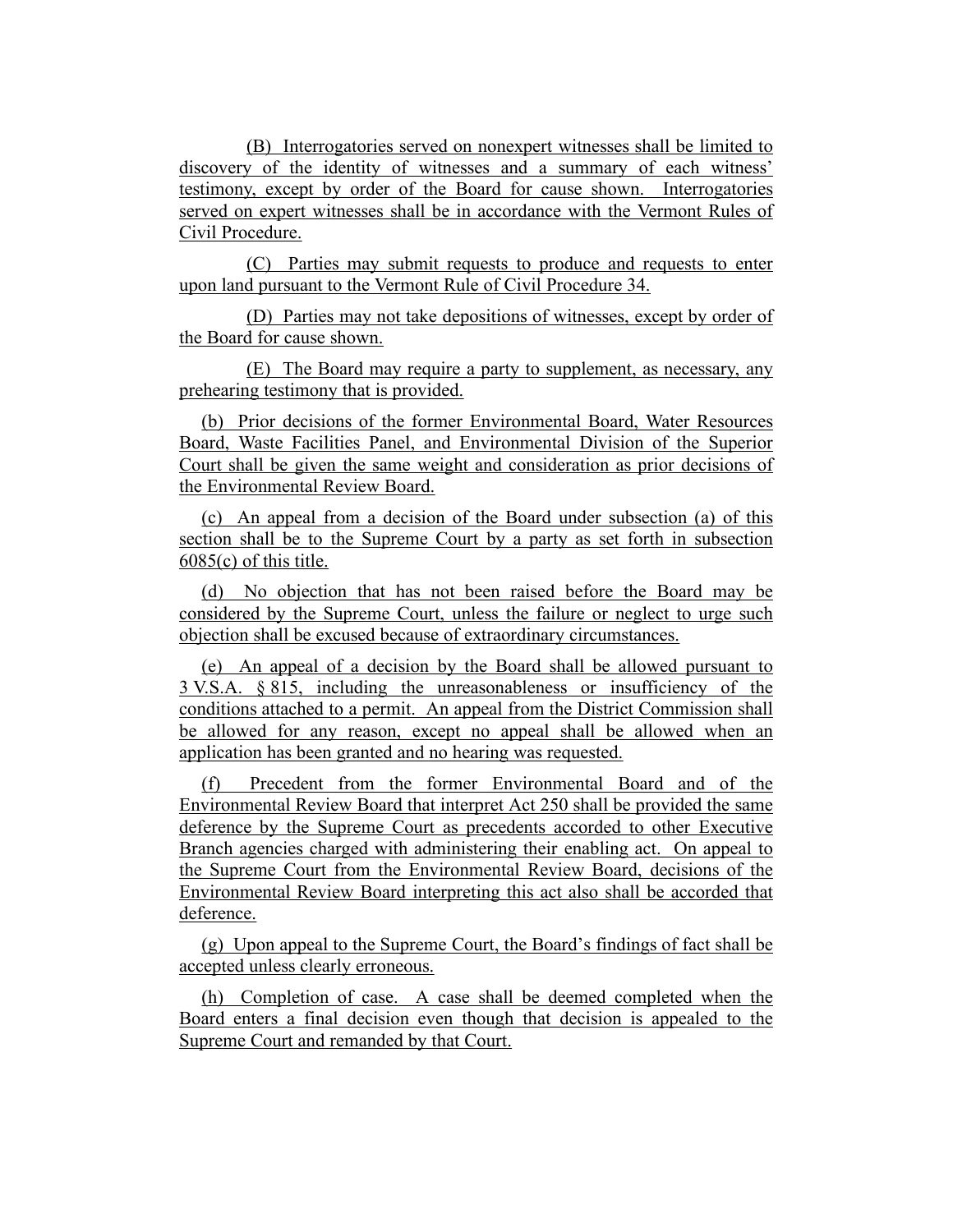(i) Court of record; jurisdiction. The Board shall have the powers of a court of record in the determination and adjudication of all matters within its jurisdiction. It may initiate proceedings on any matter within its jurisdiction. It may render judgments and enforce the same by any suitable process issuable by courts in this State. An order issued by the Board on any matter within its jurisdiction shall have the effect of a judicial order. The Board's jurisdiction shall include:

(1) the issuance of declaratory rulings on the applicability of this chapter and rules or orders issued under this chapter, pursuant to 3 V.S.A. § 808; and

(2) the issuance of decisions on appeals pursuant to sections 6007 and 6089 of this title.

Sec. 34. 10 V.S.A. § 6007 is amended to read:

§ 6007. ACT 250 DISCLOSURE STATEMENT; JURISDICTIONAL

### DETERMINATION

\* \* \*

(c) With respect to the partition or division of land, or with respect to an activity that might or might not constitute development, any person may submit to the district coordinator an "Act 250 Disclosure Statement" and other information required by the rules of the Board and may request a jurisdictional opinion from the district coordinator concerning the applicability of this chapter. If a requestor wishes a final determination to be rendered on the question, the district coordinator, at the expense of the requestor and in accordance with rules of the Board, shall publish notice of the issuance of the opinion in a local newspaper generally circulating in the area where the land that is the subject of the opinion is located and shall serve the opinion on all persons listed in subdivisions  $6085(c)(1)(A)$  through (D) of this title. In addition, the requestor who is seeking a final determination shall consult with the district coordinator and obtain approval of a subdivision  $6085(c)(1)(E)$  list of persons who shall be notified by the district coordinator because they are adjoining property owners or other persons who would be likely to be able to demonstrate a particularized interest protected by this chapter that may be affected by an act or decision by a District Commission.

(d) A person who seeks review of a jurisdictional opinion issued by a district coordinator may bring to the Board an appeal of issues addressed in the opinion.

(1) The appellant shall provide notice of the filing of an appeal to each person entitled to notice under subdivisions  $6085(c)(1)(A)$  through (D) of this title and to each person on an approved subdivision  $6085(c)(1)(E)$  list.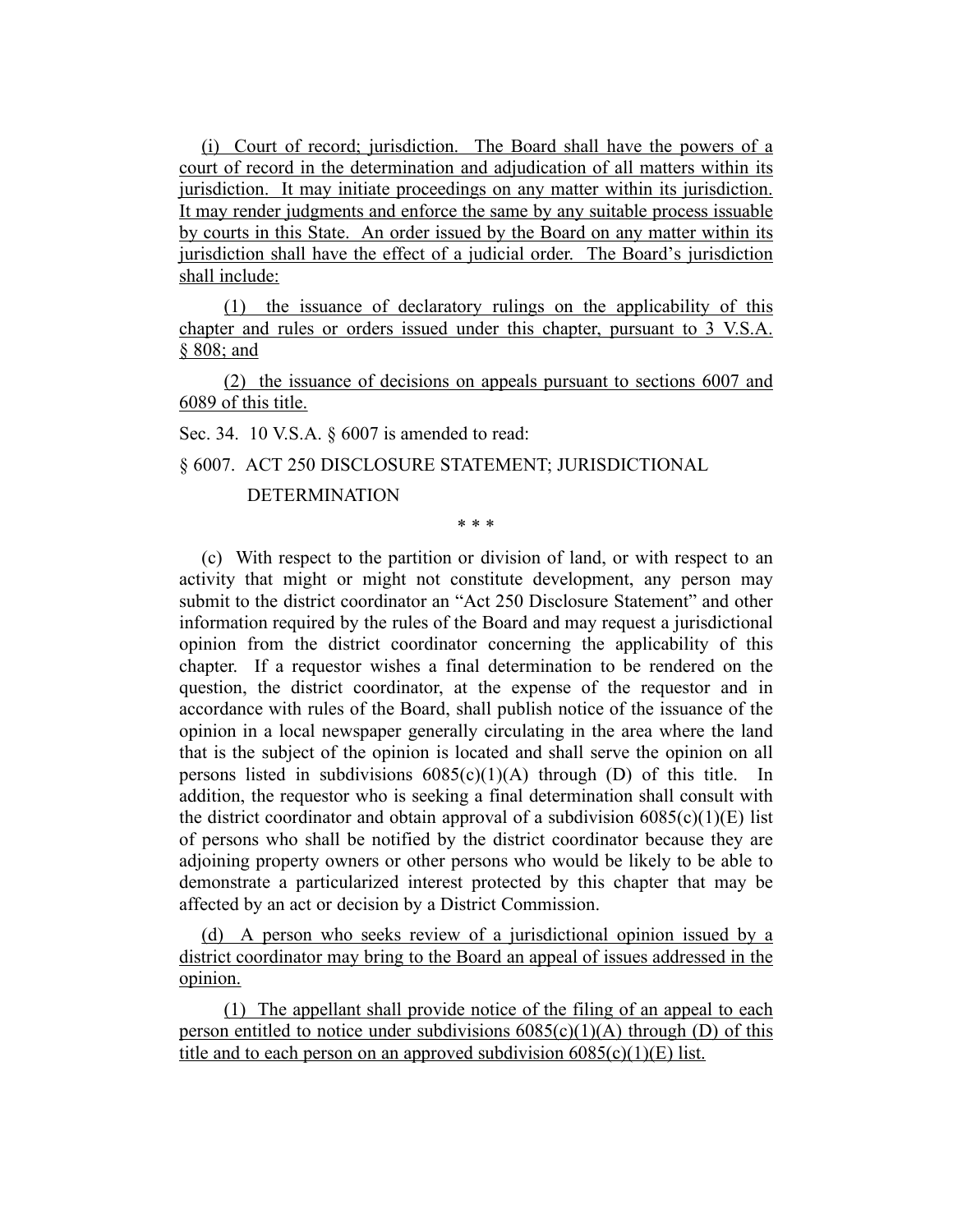(2) Failure to appeal within 30 days following the issuance of the jurisdictional opinion shall render the decision of the district coordinator under subsection (c) of this section the final determination regarding jurisdiction unless the underlying jurisdictional opinion was not properly served on persons listed in subdivisions  $6085(c)(1)(A)$  through (D) of this title and on persons on a subdivision  $6085(c)(1)(E)$  list approved under subsection (c) of this section.

Sec. 35. 10 V.S.A. § 6083a is amended to read:

§ 6083a. ACT 250 FEES

\* \* \*

(i) All persons filing an appeal, cross appeal, or petition from a District Commission decision or jurisdictional determination shall pay a fee of \$295.00, plus publication costs.

\* \* \* Appeals \* \* \*

Sec. 36. 10 V.S.A. chapter 220 is amended to read:

CHAPTER 220. CONSOLIDATED ENVIRONMENTAL APPEALS

§ 8501. PURPOSE

It is the purpose of this chapter to:

(1) consolidate existing appeal routes for municipal zoning and subdivision decisions and acts or decisions of the Secretary of Natural Resources, district environmental coordinators, and District Commissions, excluding enforcement actions brought pursuant to chapters 201 and 211 of this title and the adoption of rules under 3 V.S.A. chapter 25;

(2) standardize the appeal periods, the parties who may appeal these acts or decisions, and the ability to stay any act or decision upon appeal, taking into account the nature of the different programs affected;

(3) encourage people to get involved in the Act 250 permitting process at the initial stages of review by a District Commission by requiring participation as a prerequisite for an appeal of a District Commission decision to the Environmental Division;

(4) assure ensure that clear appeal routes exist for acts and decisions of the Secretary of Natural Resources; and

 $\left( \frac{5}{4} \right)$  consolidate appeals of decisions related to renewable energy generation plants and telecommunications facilities with review under, respectively, 30 V.S.A. §§ 248 and 248a, with appeals and consolidation of proceedings pertaining to telecommunications facilities occurring only while 30 V.S.A. § 248a remains in effect.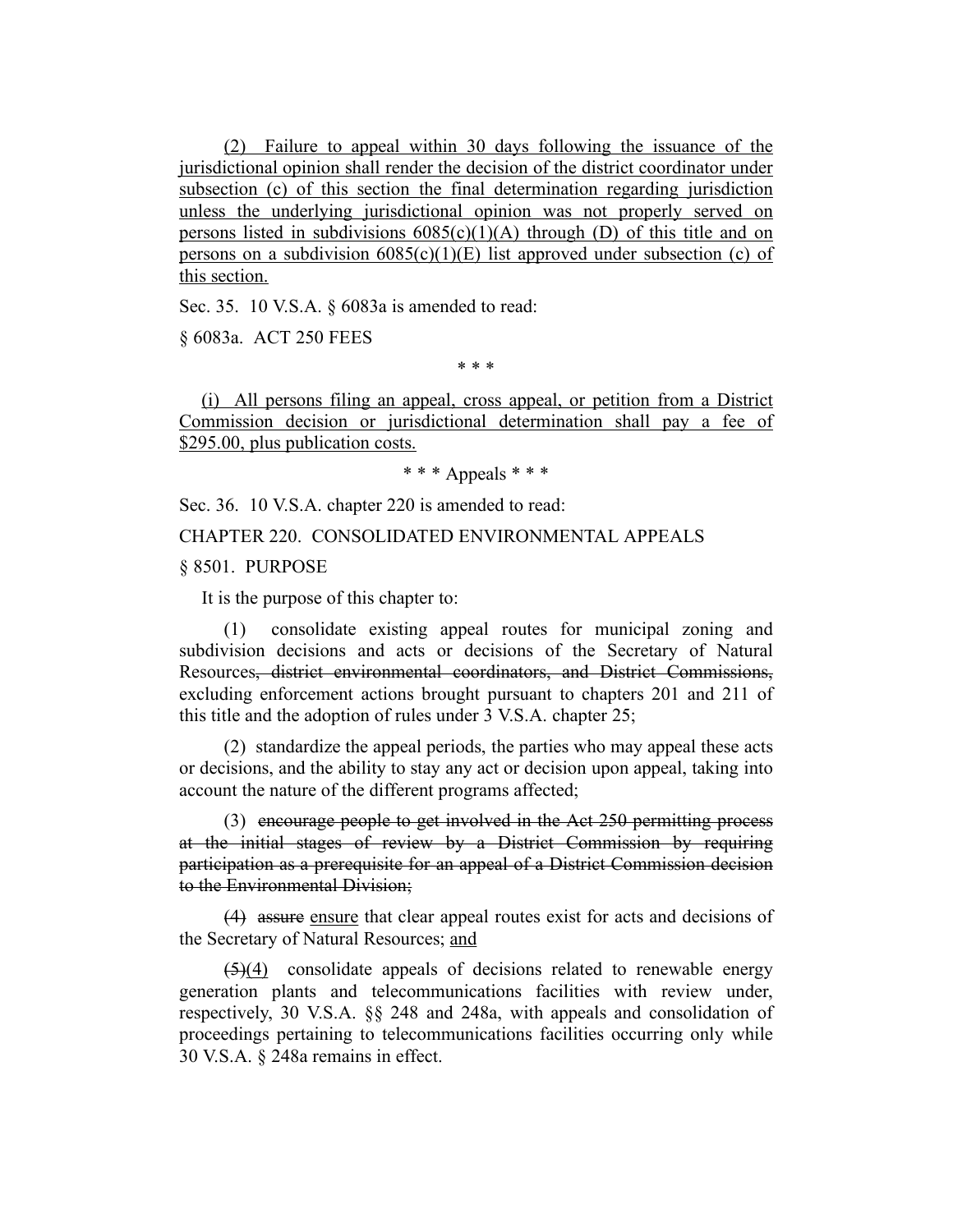#### § 8502. DEFINITIONS

As used in this chapter:

(1) "District Commission" means a District Environmental Commission established under chapter 151 of this title. [Repealed.]

(2) "District coordinator" means a district environmental coordinator attached to a District Commission established under chapter 151 of this title. [Repealed.]

(3) "Environmental Court" or "Environmental Division" means the Environmental Division of the Superior Court established by 4 V.S.A. § 30.

(4) "Natural Resources Environmental Review Board" or "Board" means the Board established under chapter 151 of this title.

(5) "Party by right" means the following:

(A) the applicant;

(B) the landowner, if the applicant is not the landowner;

(C) the municipality in which the project site is located and the municipal and regional planning commissions for that municipality;

(D) if the project site is located on a boundary, any Vermont municipality adjacent to that border and the municipal and regional planning commissions for that municipality;

(E) the solid waste management district in which the land is located, if the development or subdivision constitutes a facility pursuant to subdivision 6602(10) of this title;

(F) any State agency affected by the proposed project.

(6) "Person" means any individual; partnership; company; corporation; association; joint venture; trust; municipality; the State of Vermont or any agency, department, or subdivision of the State; any federal agency; or any other legal or commercial entity.

(7) "Person aggrieved" means a person who alleges an injury to a particularized interest protected by the provisions of law listed in section 8503 of this title, attributable to an act or decision by a district coordinator, District Commission, the Secretary, or the Environmental Division that can be redressed by the Environmental Division or the Supreme Court.

(8) "Secretary" means the Secretary of Natural Resources or the Secretary's duly authorized representative. As used in this chapter, "Secretary" shall also mean the Commissioner of Environmental Conservation, the Commissioner of Forests, Parks and Recreation, and the Commissioner of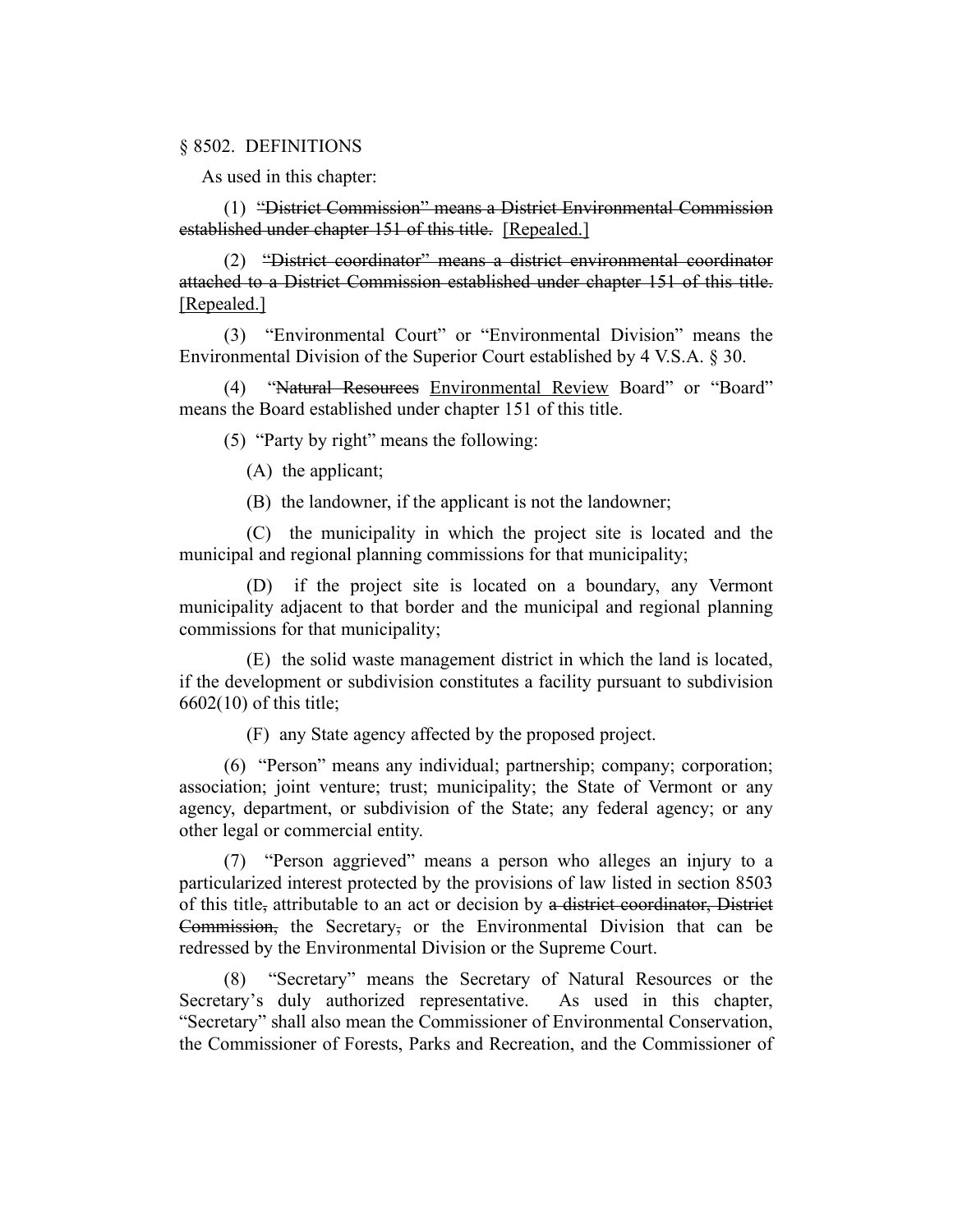Fish and Wildlife, with respect to those statutes that refer to the authority of that commissioner or department.

## § 8503. APPLICABILITY

(a) This chapter shall govern all appeals of an act or decision of the Secretary, excluding enforcement actions under chapters 201 and 211 of this title and rulemaking, under the following authorities and under the rules adopted under those authorities:

\* \* \*

#### (b) This chapter shall govern:

(1) all appeals from an act or decision of a District Commission under chapter 151 of this title, excluding appeals of application fee refund requests;

(2) appeals from an act or decision of a district coordinator under subsection 6007(e) of this title;

(3) appeals from findings of fact and conclusions of law issued by the Natural Resources Board in its review of a designated growth center for conformance with the criteria of subsection 6086(a) of this title, pursuant to authority granted at 24 V.S.A. § 2793c(f). [Repealed.]

(c) This chapter shall govern all appeals arising under 24 V.S.A. chapter 117, the planning and zoning chapter.

(d) This chapter shall govern all appeals from an act or decision of the Environmental Division under this chapter.

(e) This chapter shall not govern appeals from rulemaking decisions by the Natural Resources Environmental Review Board under chapter 151 of this title or enforcement actions under chapters 201 and 211 of this title.

(f) This chapter shall govern all appeals of acts or decisions of the legislative body of a municipality arising under 24 V.S.A. chapter 61, subchapter 10, relating to the municipal certificate of approved location for salvage yards.

(g) This chapter shall govern all appeals of an act or decision of the Secretary of Natural Resources that a solid waste implementation plan for a municipality proposed under 24 V.S.A. § 2202a conforms with the State Solid Waste Implementation Plan adopted pursuant to section 6604 of this title.

#### § 8504. APPEALS TO THE ENVIRONMENTAL DIVISION

(a) Act 250 and Agency appeals. Within 30 days of the date of following the act or decision, any person aggrieved by an act or decision of the Secretary, a District Commission, or a district coordinator under the provisions of law listed in section 8503 of this title, or any party by right, may appeal to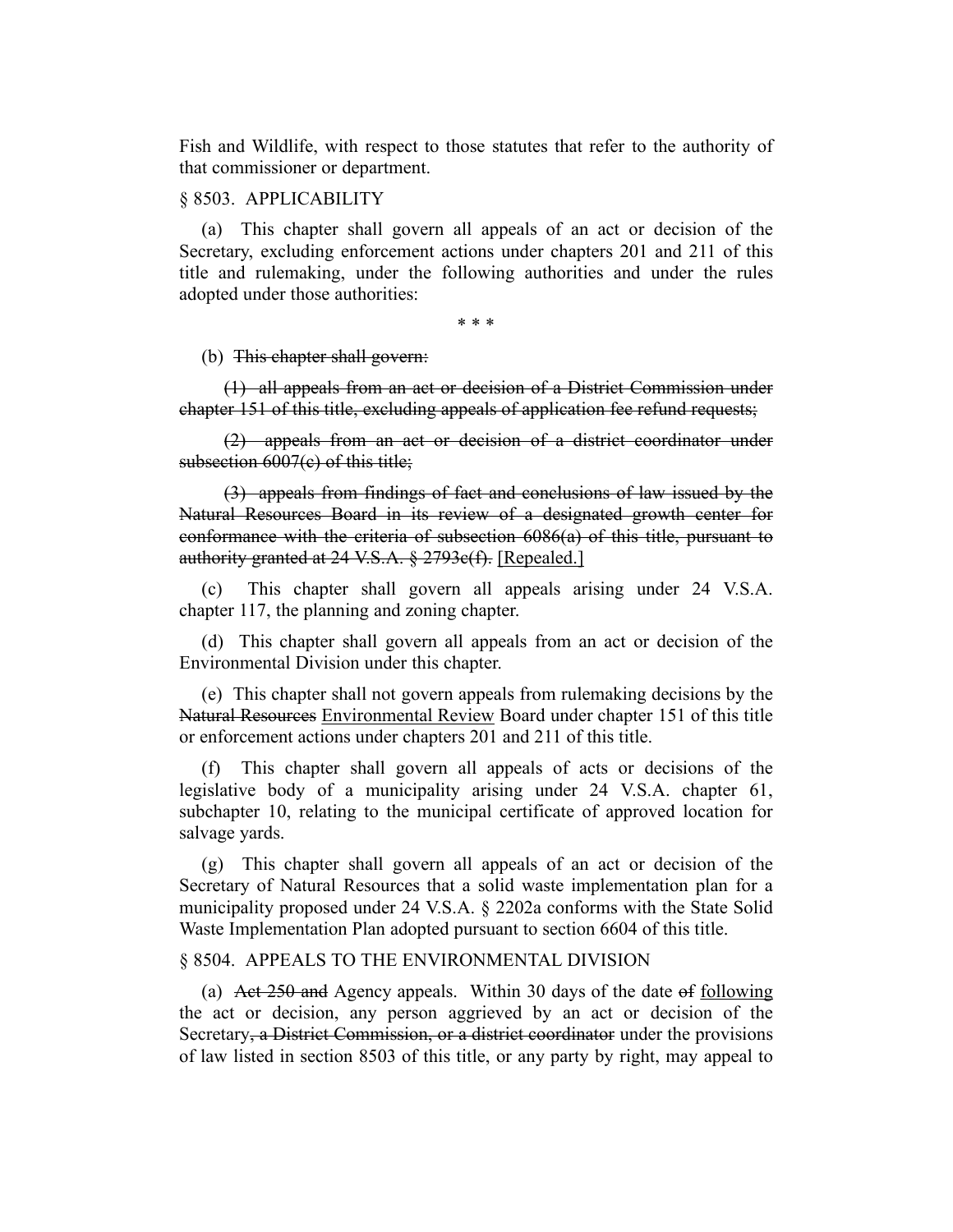the Environmental Division, except for an act or decision of the Secretary under subdivision  $60866(3)(E)$  of this title or governed by section 8506 of this title.

\* \* \*

(c) Notice of the filing of an appeal.

(1) Upon filing an appeal from an act or decision of the District Commission, the appellant shall notify all parties who had party status as of the end of the District Commission proceeding, all friends of the Commission, and the Natural Resources Board that an appeal is being filed. In addition, the appellant shall publish notice not more than 10 days after providing notice as required under this subsection, at the appellant's expense, in a newspaper of general circulation in the area of the project that is the subject of the decision. [Repealed.]

\* \* \*

(d) Requirement to participate before the District Commission or the Secretary.

(1) Participation before District Commission. An aggrieved person shall not appeal an act or decision that was made by a District Commission unless the person was granted party status by the District Commission pursuant to subdivision  $6085(e)(1)(E)$  of this title, participated in the proceedings before the District Commission, and retained party status at the end of the District Commission proceedings. In addition, the person may only appeal those issues under the criteria with respect to which the person was granted party status. However, notwithstanding these limitations, an aggrieved person may appeal an act or decision of the District Commission if the Environmental judge determines that:

(A) there was a procedural defect that prevented the person from obtaining party status or participating in the proceeding;

(B) the decision being appealed is the grant or denial of party status;

(C) some other condition exists that would result in manifest injustice if the person's right to appeal was disallowed. [Repealed.]

(2) Participation before the Secretary.

or

\* \* \*

(e) Act 250 jurisdictional determinations by a district coordinator.

(1) The appellant shall provide notice of the filing of an appeal to each person entitled to notice under subdivisions 6085(c)(1)(A) through (D) of this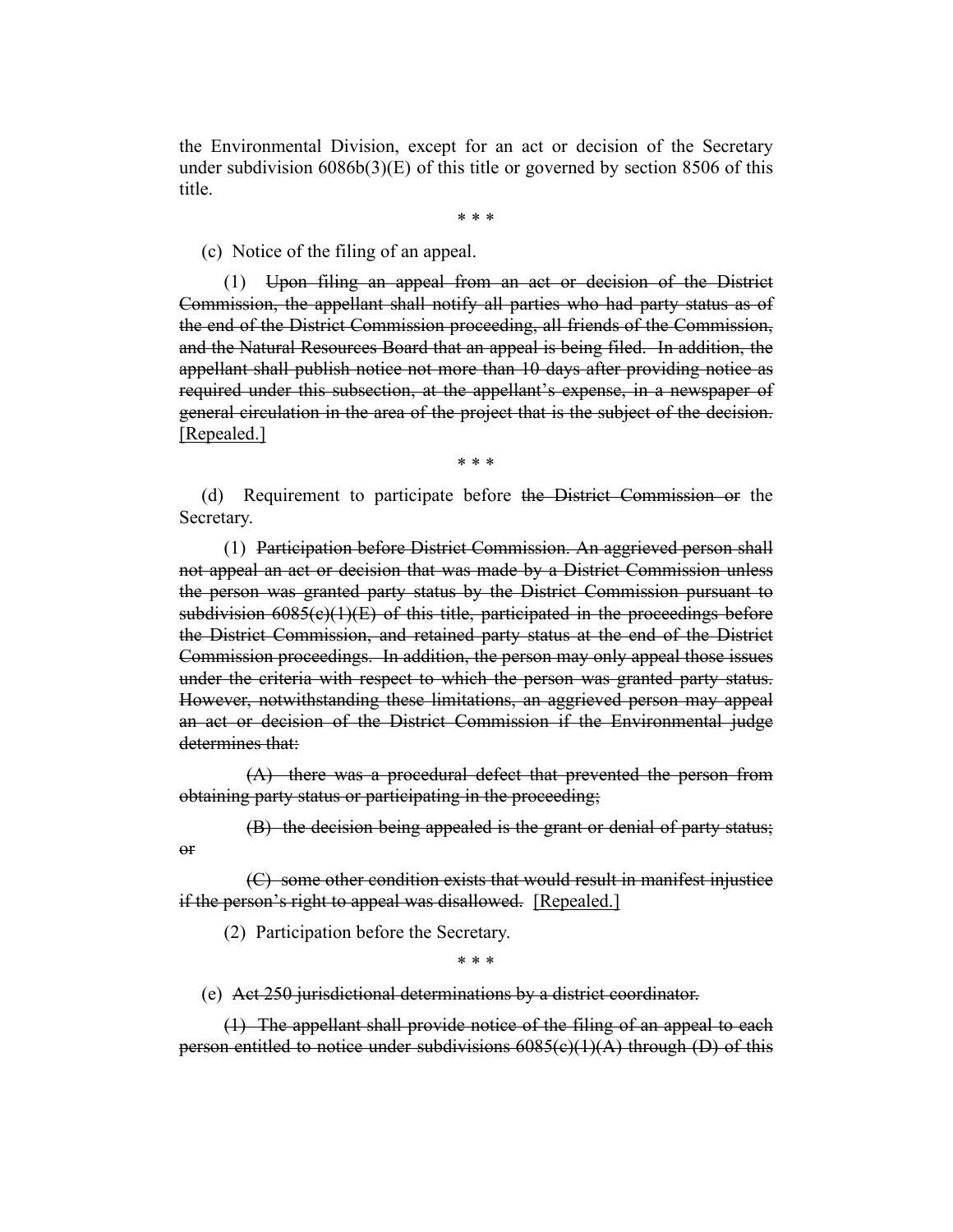title, to each person on an approved subdivision  $6085(e)(1)(E)$  list, and to the Natural Resources Board.

(2) Failure to appeal within the time required under subsection (a) of this section shall render the decision of the district coordinator under subsection  $6007(c)$  of this title the final determination regarding jurisdiction under chapter 151 of this title unless the underlying jurisdictional opinion was not properly served on persons listed in subdivisions  $6085(c)(1)(A)$  through (D) of this title and on persons on a subdivision  $6085(c)(1)(E)$  list approved under subsection  $6007(c)$  of this title. [Repealed.]

\* \* \*

(g) Consolidated appeals. The Environmental Division may consolidate or coordinate different appeals where those appeals all relate to the same project.

\* \* \*

(i) Deference to Agency technical determinations. In the adjudication of appeals relating to land use permits under chapter 151 of this title, technical determinations of the Secretary shall be accorded the same deference as they are accorded by a District Commission under subsection 6086(d) of this title. [Repealed.]

\* \* \*

(k) Limitations on appeals. Notwithstanding any other provision of this section:,

(1) there shall be no appeal from a District Commission decision when the Commission has issued a permit and no hearing was requested or held, or no motion to alter was filed following the issuance of an administrative amendment;

(2) a municipal decision regarding whether a particular application qualifies for a recorded hearing under 24 V.S.A. § 4471(b) shall not be subject to appeal;

(3) if a District Commission issues a partial decision under subsection 6086(b) of this title, any appeal of that decision must be taken within 30 days of the date of that decision.

(l) Representation. The Secretary may represent the Agency of Natural Resources in all appeals under this section. The Chair of the Natural Resources Board may represent the Board in any appeal under this section, unless the Board directs otherwise. If more than one State agency, other than the Board, either appeals or seeks to intervene in an appeal under this section, only the Attorney General may represent the interests of those agencies of the State in the appeal.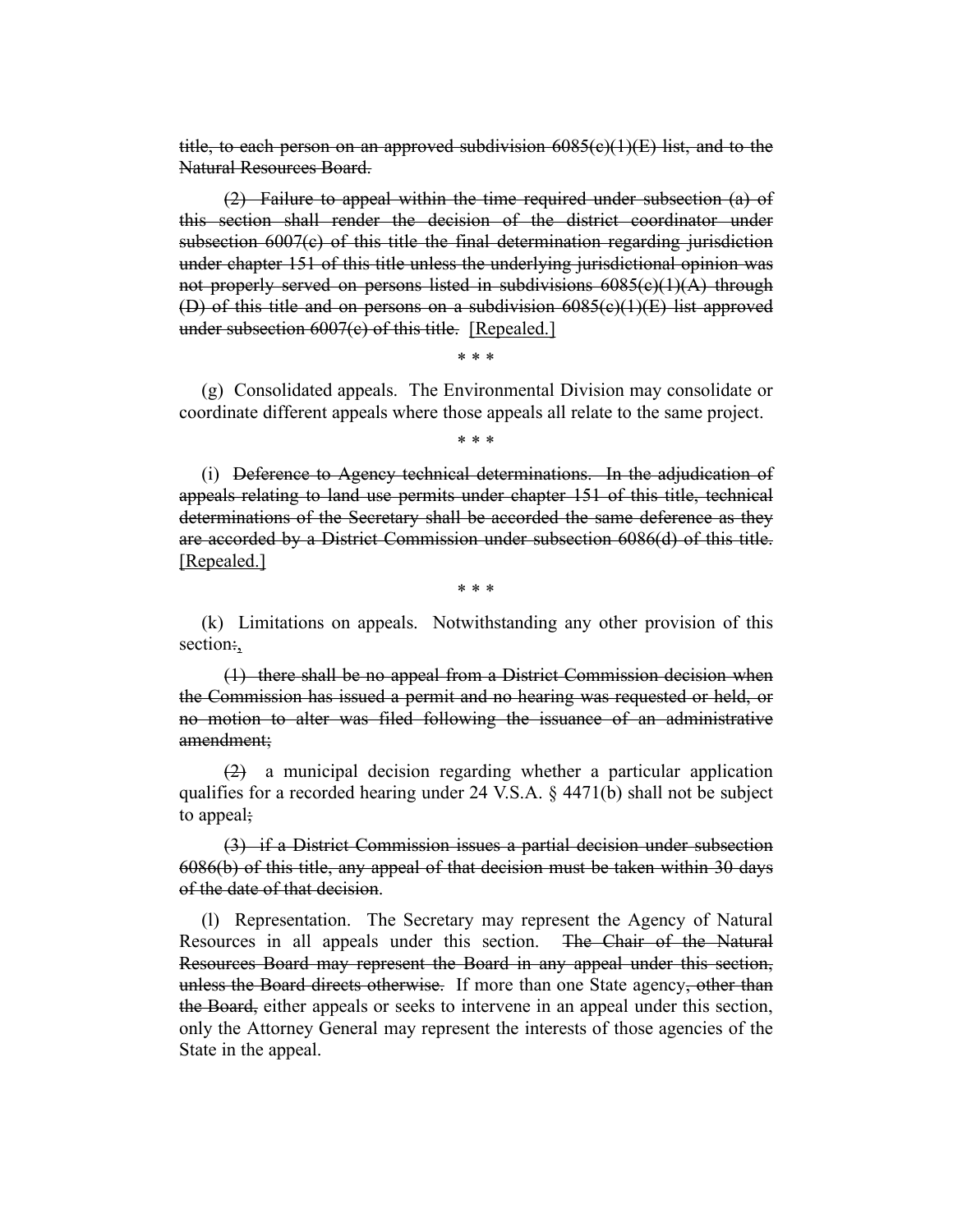(m) Precedent. Prior decisions of the Environmental Board, Water Resources Board, and Waste Facilities Panel shall be given the same weight and consideration as prior decisions of the Environmental Division.

(n) Intervention. Any person may intervene in a pending appeal if that person:

(1) appeared as a party in the action appealed from and retained party status;

(2) is a party by right;

(3) is the Natural Resources Board; [Repealed.]

(4) is a person aggrieved, as defined in this chapter;

(5) qualifies as an "interested person," as established in 24 V.S.A. § 4465, with respect to appeals under 24 V.S.A. chapter 117; or

(6) meets the standard for intervention established in the Vermont Rules of Civil Procedure.

(o) With respect to review of an act or decision of the Secretary pursuant to 3 V.S.A. § 2809, the Division may reverse the act or decision or amend an allocation of costs to an applicant only if the Division determines that the act, decision, or allocation was arbitrary, capricious, or an abuse of discretion. In the absence of such a determination, the Division shall require the applicant to pay the Secretary all costs assessed pursuant to 3 V.S.A. § 2809.

(p) Administrative record. The Secretary shall certify the administrative record as defined in chapter 170 of this title and shall transfer a certified copy of that record to the Environmental Division when:

(1) there is an appeal of an act or decision of the Secretary that is based on that record; or

(2) there is an appeal of a decision of a District Commission, and the applicant used a decision of the Secretary based on that record to create a presumption under a criterion of subsection 6086(a) of this title that is at issue in the appeal.

§ 8505. APPEALS TO THE SUPREME COURT

(a) Any person aggrieved by a decision of the Environmental Division pursuant to this subchapter, any party by right, or any person aggrieved by a decision of the Environmental Review Board may appeal to the Supreme Court within 30 days of following the date of the entry of the order or judgment appealed from, provided that:

(1) the person was a party to the proceeding before the Environmental Division: or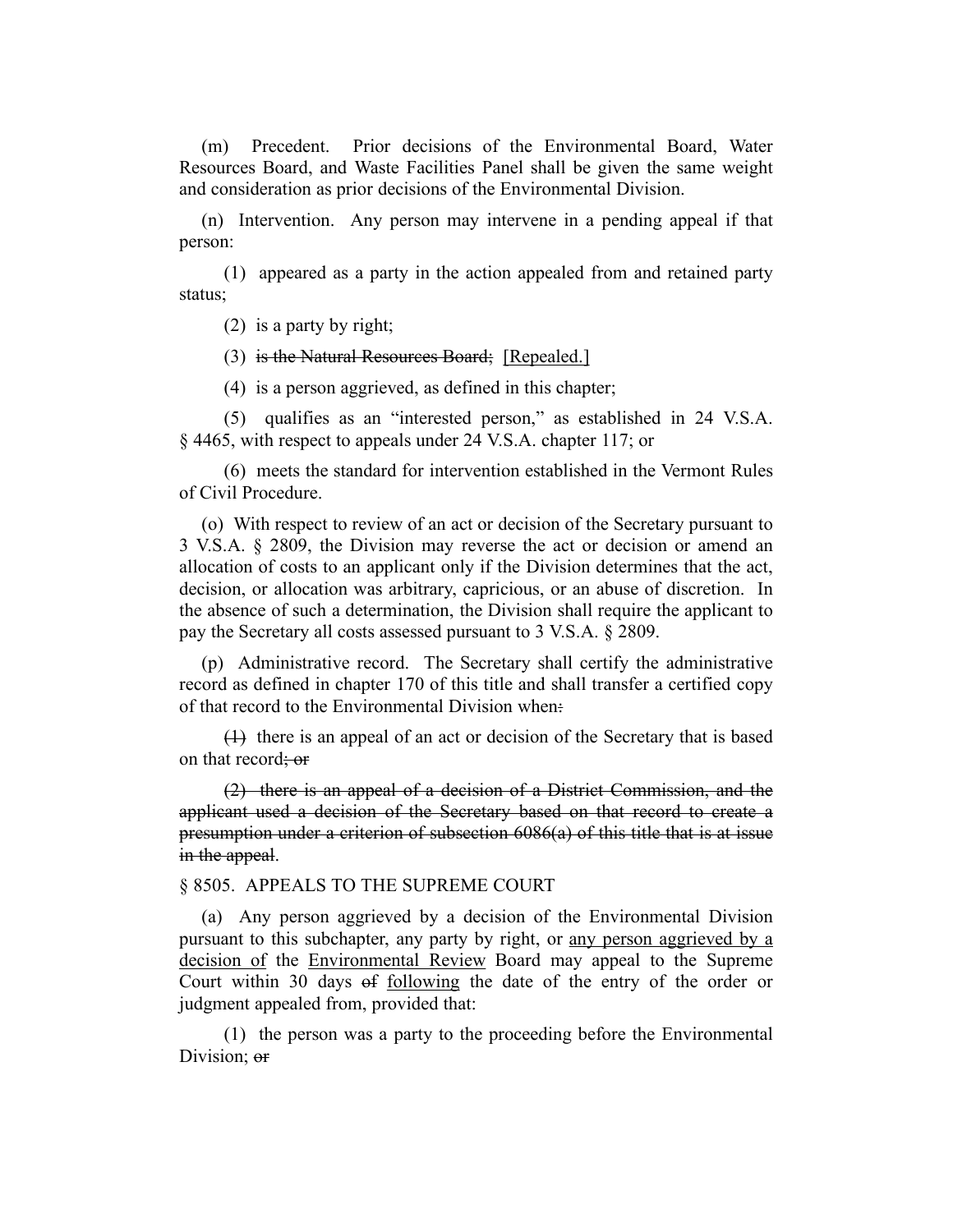(2) the decision being appealed is the denial of party status; or

(3) the Supreme Court determines that:

(A) there was a procedural defect that prevented the person from participating in the proceeding; or

(B) some other condition exists that would result in manifest injustice if the person's right to appeal were disallowed.

\* \* \*

\* \* \* Environmental Division \* \* \*

Sec. 37. 4 V.S.A. § 34 is amended to read:

§ 34. JURISDICTION; ENVIRONMENTAL DIVISION

The Environmental Division shall have:

(1) jurisdiction of matters arising under 10 V.S.A. chapters 201 and 220; and

(2) jurisdiction of matters arising under 24 V.S.A. chapter 61, subchapter 12 and 24 V.S.A. chapter 117; and

(3) original jurisdiction to revoke permits under 10 V.S.A. chapter 151.

\* \* \* Appropriation; Transition; Revision Authority \* \* \*

Sec. 38. ENVIRONMENTAL REVIEW BOARD POSITIONS;

#### APPROPRIATION

(a) The following new positions are created at the Environmental Review Board for the purposes of carrying out this act:

(1) one Staff Attorney 1; and

(2) four half-time Environmental Review Board members.

(b) The sum of \$384,000.00 is appropriated to the Environmental Review Board from the General Fund in fiscal year 2023 for the positions established in subsection (a) of this section and for additional operating costs required to implement the appeals process established in this act.

Sec. 39. NATURAL RESOURCES BOARD TRANSITION

(a) The Governor shall appoint the members of Environmental Review Board on or before July 1, 2023, and the terms of any Natural Resources Board member not appointed consistent with the requirements of 10 V.S.A.  $§ 6021(a)(1)(A)$  or (B) shall expire on that day.

(b) As of July 1, 2023, all appropriations and employee positions of the Natural Resources Board are transferred to the Environmental Review Board.